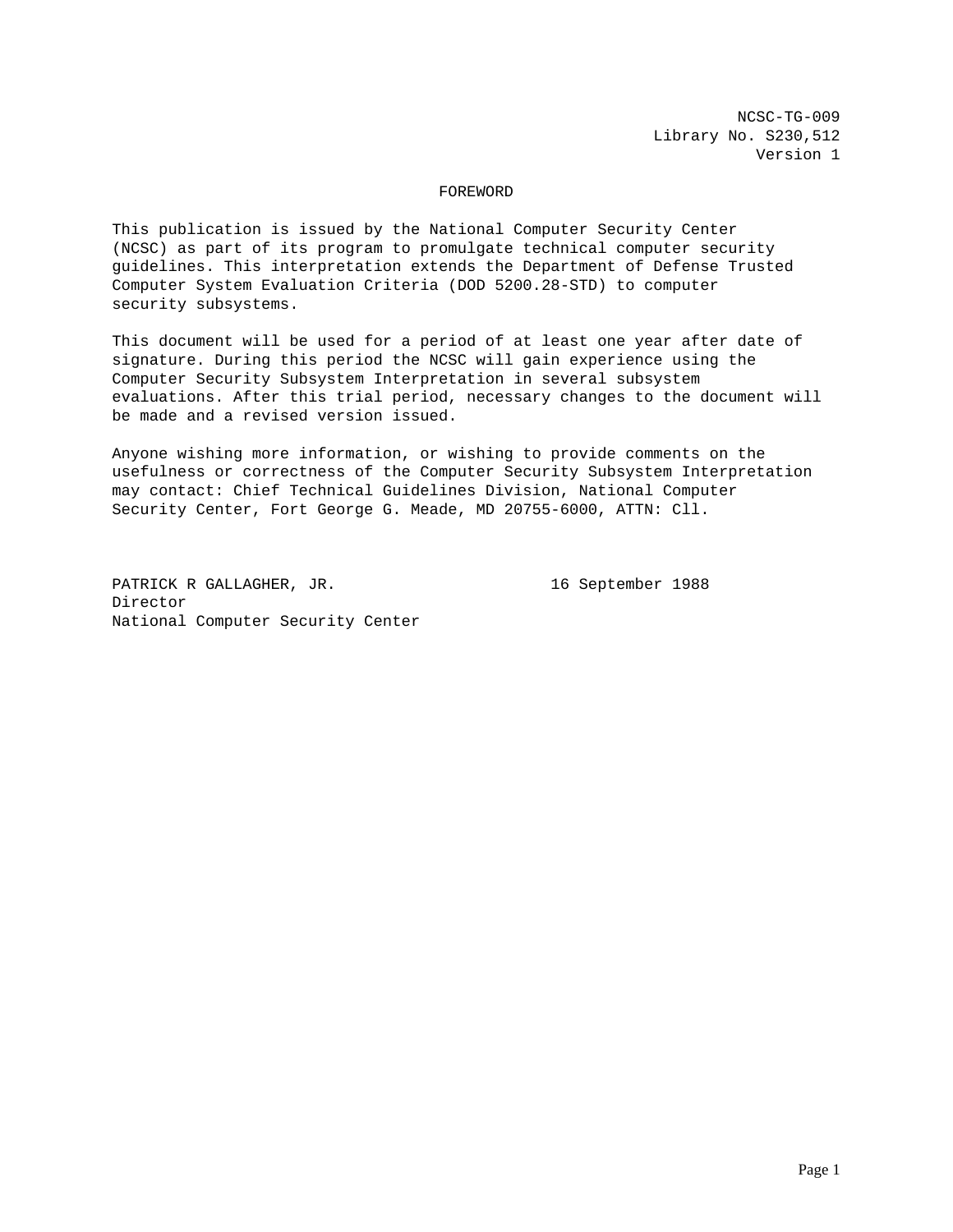## ACKNOWLEDGEMENT

Acknowledgment is extended to the members of the working group who produced this Interpretation. Members were: Michael W. Hale, National Computer Security Center (Chair); James P. Anderson; Terry Mayfield, Institute For Defense Analyses; Alfred W. Arsenault, NCSC; William Geer, NCSC; John C. Inglis, NCSC; Dennis Steinauer, National Bureau of Standards; Mario Tinto, NCSC; Grant Wagner, NCSC; and Chris Wilcox, NCSC.

Acknowledgement is further extended to those individuals who conducted thorough reviews and and provided constructive comments on this document. Reviewers included: Steve Lipner, Earl Boebert, Virgil Gligor, Debbie Downs, Len Brown, Doug Hardie, Steve Covington, Jill Sole and Bob Morris.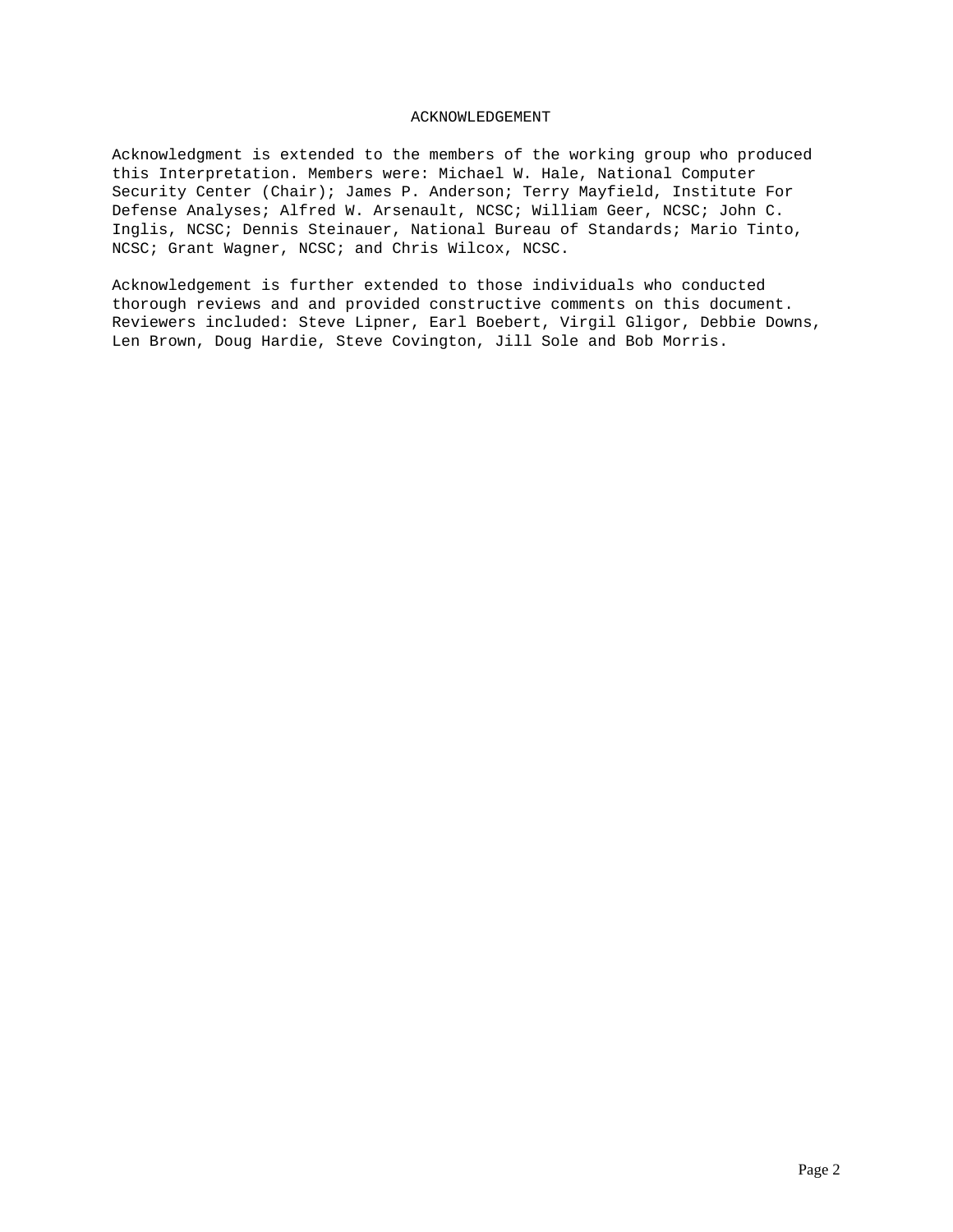CONTENTS

|                                                                                                          | $\mathbf{1}$      |
|----------------------------------------------------------------------------------------------------------|-------------------|
|                                                                                                          | $\mathbf{1}$      |
|                                                                                                          | $\mathbf{1}$      |
| 1.3 SCOPE                                                                                                | $\overline{2}$    |
| 1.4 EVALUATION OF SUBSYSTEMS                                                                             | $\mathbf{3}$      |
| 1.4.1 Basis for Evaluation                                                                               | $\mathbf{3}$      |
| 1.4.2 Integration Requirements                                                                           | 5                 |
| 1.4.3 WARNING                                                                                            | $7\overline{ }$   |
| 2. FEATURE REQUIREMENTS                                                                                  | 8                 |
| 2.1 DISCRETIONARY ACCESS CONTROL (DAC)                                                                   |                   |
|                                                                                                          | $\,8\,$           |
| 2.1.1 Global Description of Subsystem Features                                                           | 8                 |
| 2.1.1.1 Purpose                                                                                          | 8                 |
| 2.1.1.2 Role Within Complete Security System                                                             | 8                 |
| 2.1.2 Evaluation of DAC Subsystems                                                                       | 9                 |
| 2.1.3 Feature Requirements For DAC Subsystems.                                                           | $\mathsf 9$       |
|                                                                                                          | $\overline{9}$    |
| 2.1.3.1.1 Identified users and objects.                                                                  | 9                 |
| 2.1.3.1.2 User-specified object sharing                                                                  | $10$              |
| 2.1.3.1.3 Mediation                                                                                      | 10                |
| 2.1.3.2 DAC/D2                                                                                           | 10                |
| 2.1.3.2.1 Single-user access granularity                                                                 | 11                |
| 2.1.3.2.2 Authorized user-specified object                                                               |                   |
| sharing                                                                                                  | 11                |
| 2.1.3.2.3 Default protection                                                                             | 11                |
| $2.1.3.3$ DAC/D3                                                                                         | 11                |
| 2.1.3.3.1 Access control lists for each                                                                  | $12 \overline{ }$ |
| object                                                                                                   | 12                |
| 2.1.4 Assurance Requirements for DAC Subsystems.<br>2.1.5 Documentation Requirements for DAC Subsystems. | 12                |
| 2.2 OBJECT REUSE SUBSYSTEMS                                                                              | 14                |
| 2.2.1 Global Description of Subsystem Features                                                           | 14                |
| 2.2.1.1 Purpose                                                                                          | 14                |
| 2.1.2 Role Within the Complete Security System                                                           | 14                |
| 2.2.2 Evaluation of Object Reuse Subsystems                                                              | 14                |
| 2.2.3 Feature Requirements for Object Reuse Subsystems 15                                                |                   |
|                                                                                                          | 15                |
| 2.2.4 Assurance Requirements for Object Reuse                                                            |                   |
|                                                                                                          |                   |
| 2.2.5 Docurnentation Requirements for Object Reuse                                                       |                   |
|                                                                                                          | 16                |
| 2.3 IDENTIFICATION & AUTHENTICATION (I&A)                                                                |                   |
|                                                                                                          | 17                |
| 2.3.1 Global Description of Subsystem Features                                                           | 17                |
| $2.3.1.1$ Purpose                                                                                        | 17                |
| 2.3.1.2 Role Within Complete Security System                                                             | 17                |
| 2.3.2 Evaluation of I&A Subsystems                                                                       | 17                |
| 2.3.3 Feature Requirements for I&A Subsystems                                                            | 18                |
|                                                                                                          | 18                |
|                                                                                                          | 19                |
| 2.3.4 Assurance Requirements for I&A Subsystems                                                          | 20                |
| 2.3.5 Documentation Requirements for I&A Subsystems                                                      | 20                |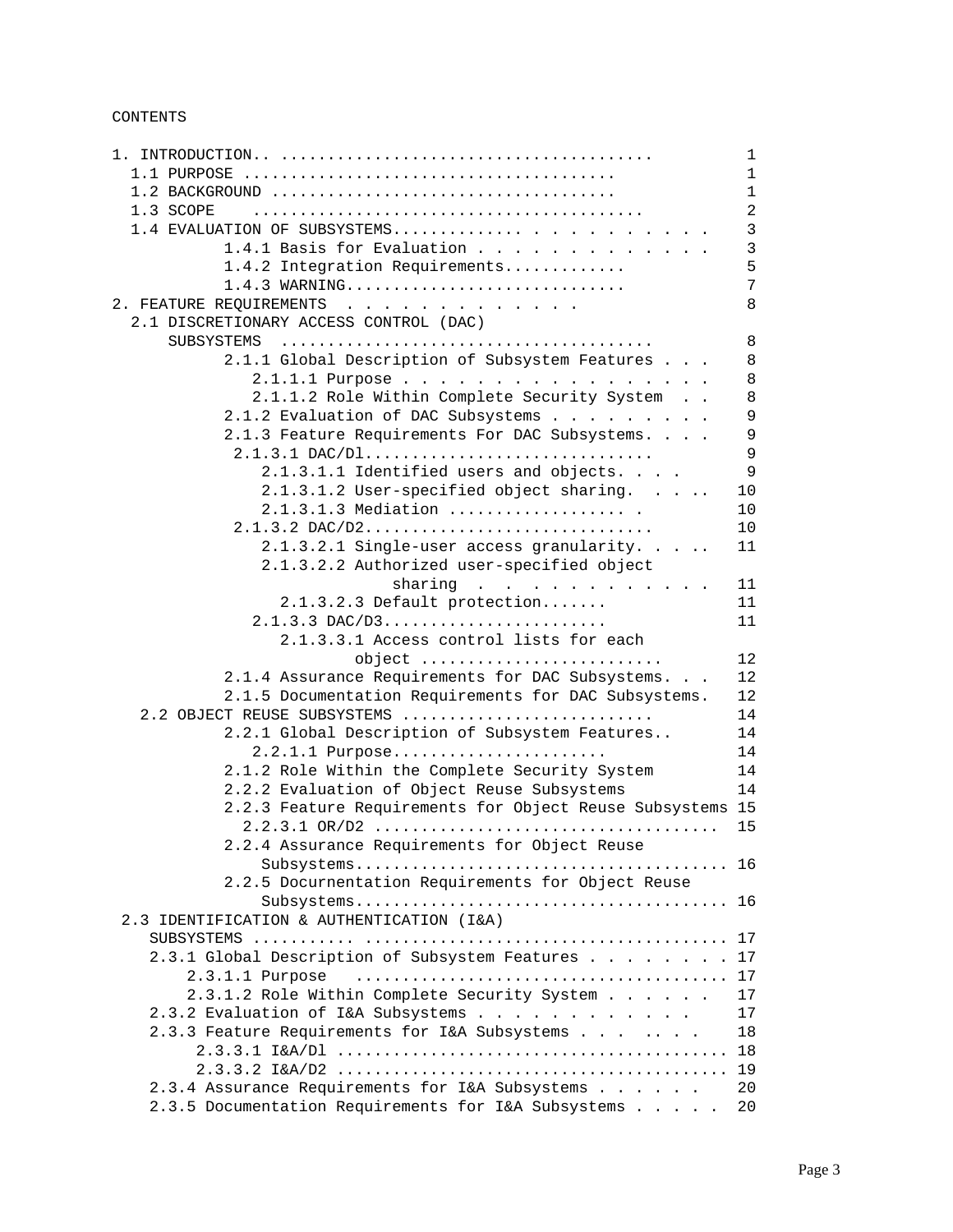| 2.4.1 Global Description of Subsystem Features 21                     |  |    |
|-----------------------------------------------------------------------|--|----|
|                                                                       |  |    |
| 2.4.1.2 Role Within Complete Security System  21                      |  |    |
| 2.4.2 Evaluation of Auditing Subsystems 21                            |  |    |
| 2.4.3 Feature Requirements For Auditing Subsystems 22                 |  |    |
|                                                                       |  |    |
| 2.4.3.1.1 Creation and management of audit                            |  |    |
|                                                                       |  |    |
| 2.4.3.1.2 Protection of audit data                                    |  | 23 |
| 2.4.3.1.3 Access control to audit                                     |  | 23 |
| 2.4.3.1.4 Specific types of events                                    |  | 23 |
| 2.4.3.1.5 Specific information per event                              |  | 24 |
| 2.4.3.1.6 Ability to selectively audit                                |  |    |
| individuals 24                                                        |  |    |
|                                                                       |  |    |
| 2.4.3.2.1 Real-timealarms  25                                         |  |    |
| 2.4.4 Assurance Requirements for Auditing Subsystems 25               |  |    |
| 2.4.5 Documentation Requirements for Auditing                         |  |    |
|                                                                       |  |    |
|                                                                       |  |    |
|                                                                       |  | 26 |
| 3. ASSURANCE REQUIREMENTS                                             |  |    |
|                                                                       |  |    |
|                                                                       |  |    |
| 3.1.1.1 Execution Domain Protection 26<br>3.1.1.2 Defined Subsets  27 |  |    |
|                                                                       |  |    |
|                                                                       |  |    |
|                                                                       |  |    |
|                                                                       |  |    |
|                                                                       |  |    |
|                                                                       |  |    |
|                                                                       |  |    |
|                                                                       |  | 30 |
|                                                                       |  |    |
|                                                                       |  |    |
| 4.1 SECURITY FEATURES USER'S GUIDE 31                                 |  |    |
|                                                                       |  |    |
|                                                                       |  |    |
| 4.2 TRUSTED FACILITY MANUAL                                           |  | 32 |
|                                                                       |  |    |
|                                                                       |  |    |
|                                                                       |  |    |
|                                                                       |  |    |
|                                                                       |  |    |
| 4.4 DESIGN DOCUMENTATION                                              |  | 33 |
|                                                                       |  |    |
|                                                                       |  | 34 |
|                                                                       |  |    |
|                                                                       |  |    |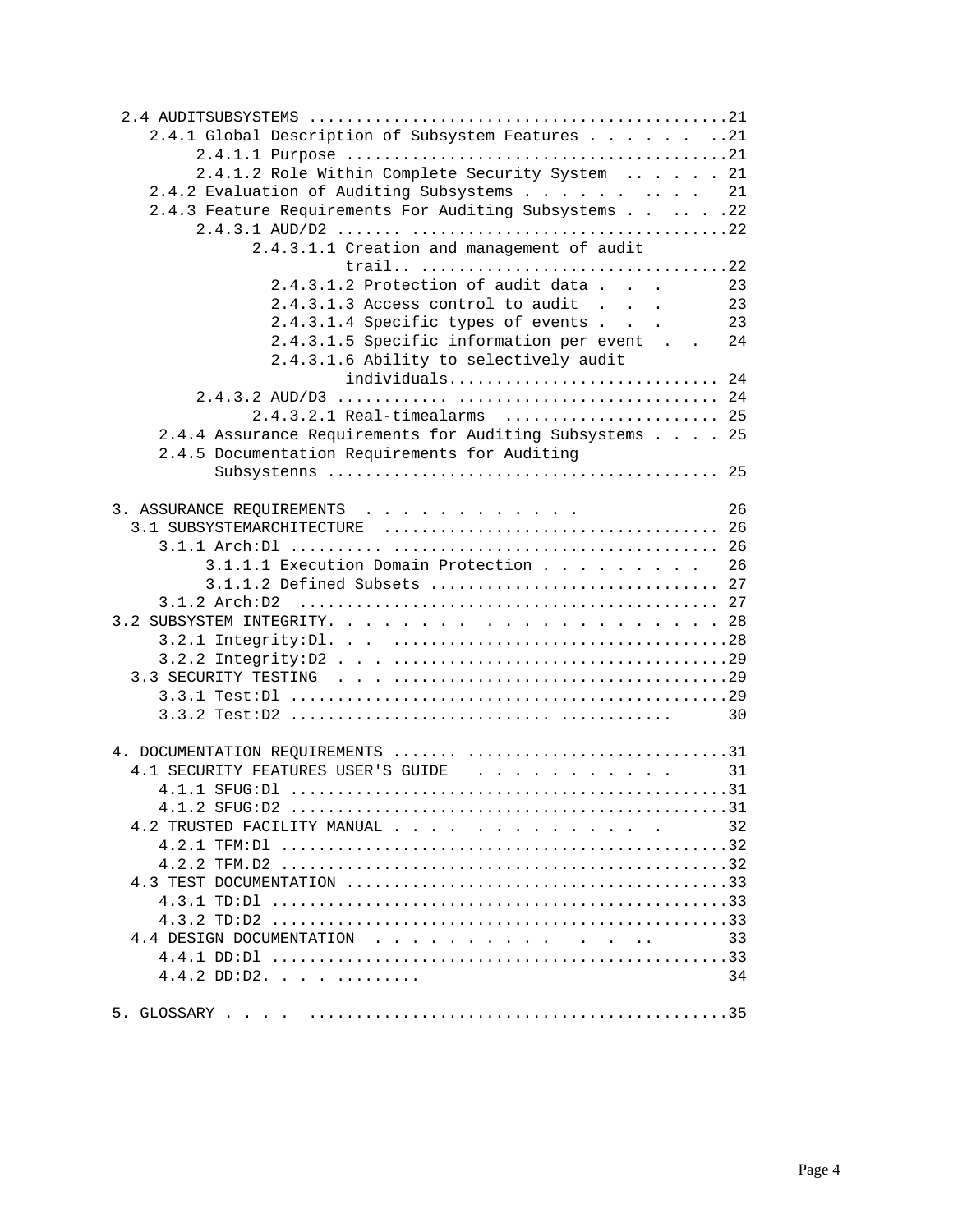# LIST OF TABLES

|  | TABLE 1.1. Possible Subsystem Ratings 4    |  |  |  |  |  |  |  |  |
|--|--------------------------------------------|--|--|--|--|--|--|--|--|
|  | TABLE 1.2. Required Supporting Functions 6 |  |  |  |  |  |  |  |  |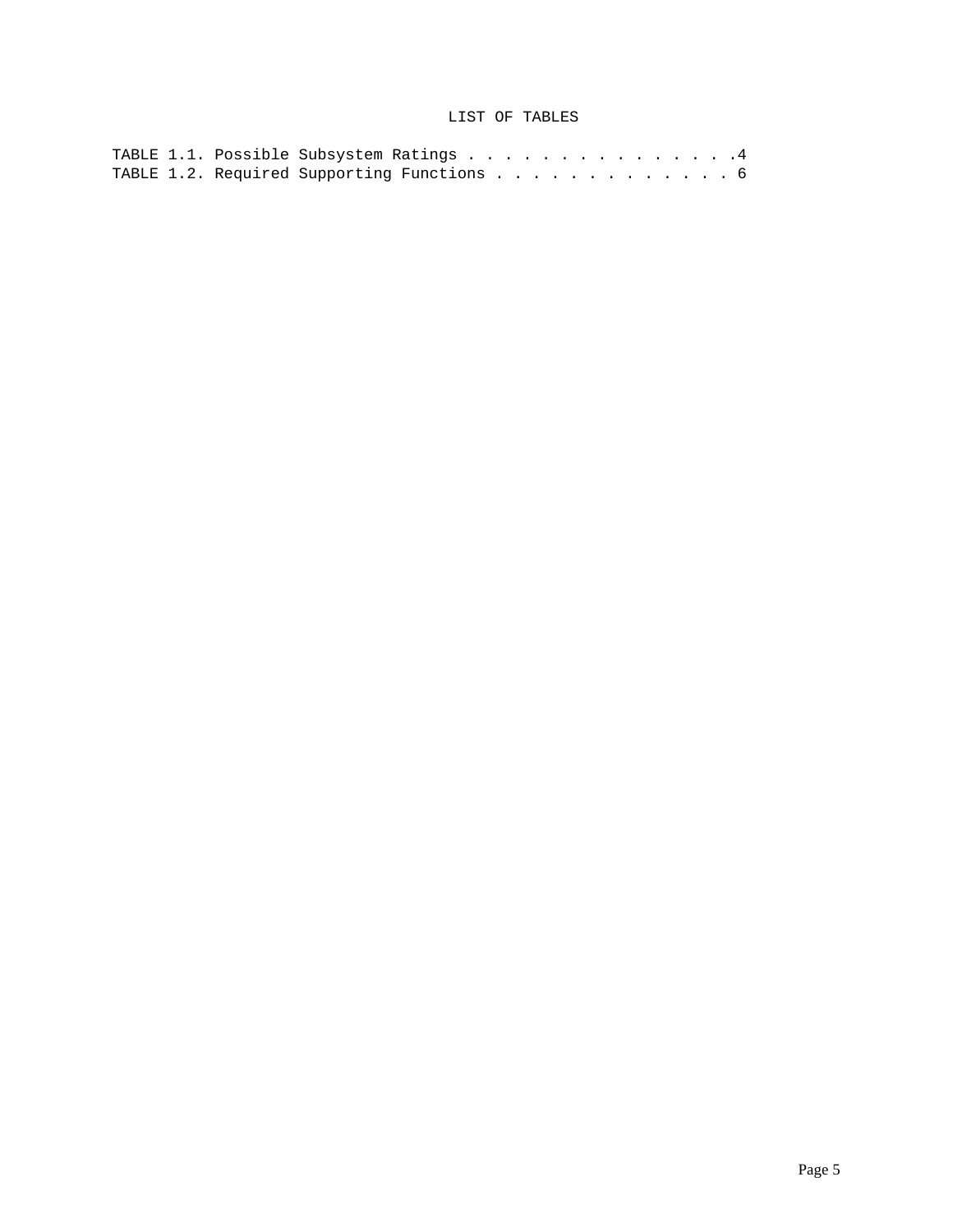#### 1. INTRODUCTION

This document provides interpretations of the Department of Defense Trusted Computer System Evaluation Criteria (DoD 5200.28-STD or TCSEC) for computer security subsystems. A computer security subsystem (subsystem) is defined, herein, as hardware, firmware and/or software which can be added to a computer system to enhance the security of the overall system. A subsystem's primary utility is to increase the security of a computer system. The computer system that the subsystem is to protect is referred to as the protected system in this Interpretation.

When incorporated into a system environment, evaluated computer security subsystems may be very effective in reducing or eliminating certain types of vulnerabilities whenever entire evaluated systems are unavailable or impractical.

## 1.1 PURPOSE

This Interpretation has been prepared for the following purposes:

1. to establish a standard for manufacturers as to what security features and assurance levels to build into their new and planned computer security subsystem products to provide widely available products that satisfy trust requirements for sensitive applications;

2. to provide a metric to evaluate the degree of trust that can be placed in a subsystem for protecting classified and sensitive information;

3. to lend consistency to evaluations of these products by explicitly stating the implications that are in the TCSEC; and

4. to provide the security requirements for subsystems in acquisition specifications.

## 1.2 BACKGROUND

The Department of Defense Trusted Computer System Evaluation Criteria (DoD 5200.28-STD or TCSEC) was developed to establish uniform DoD policy and security requirements for "trusted, commercially available, automatic data processing (ADP) systems." Evaluation criteria defined in the TCSEC provides a standard to manufacturers as to what security features to build into their commercial products to satisfy trust requirements for sensitive applications, and serves as a metric with which to evaluate the degree of trust that can be placed in a computer system for the secure processing of classified or other sensitive information.

The TCSEC specifies a variety of features that a computer system must provide to constitute a complete security system. The security requirements specified in the TCSEC depend on and complement one another to provide the basis for effective implementation of a security policy in a trusted computer system. The effectiveness of any one security feature present within a system is, therefore, dependent to some degree on the presence and effectiveness of other security features found within the same system. Because it was intended to be used only for systems which incorporated all the security features of a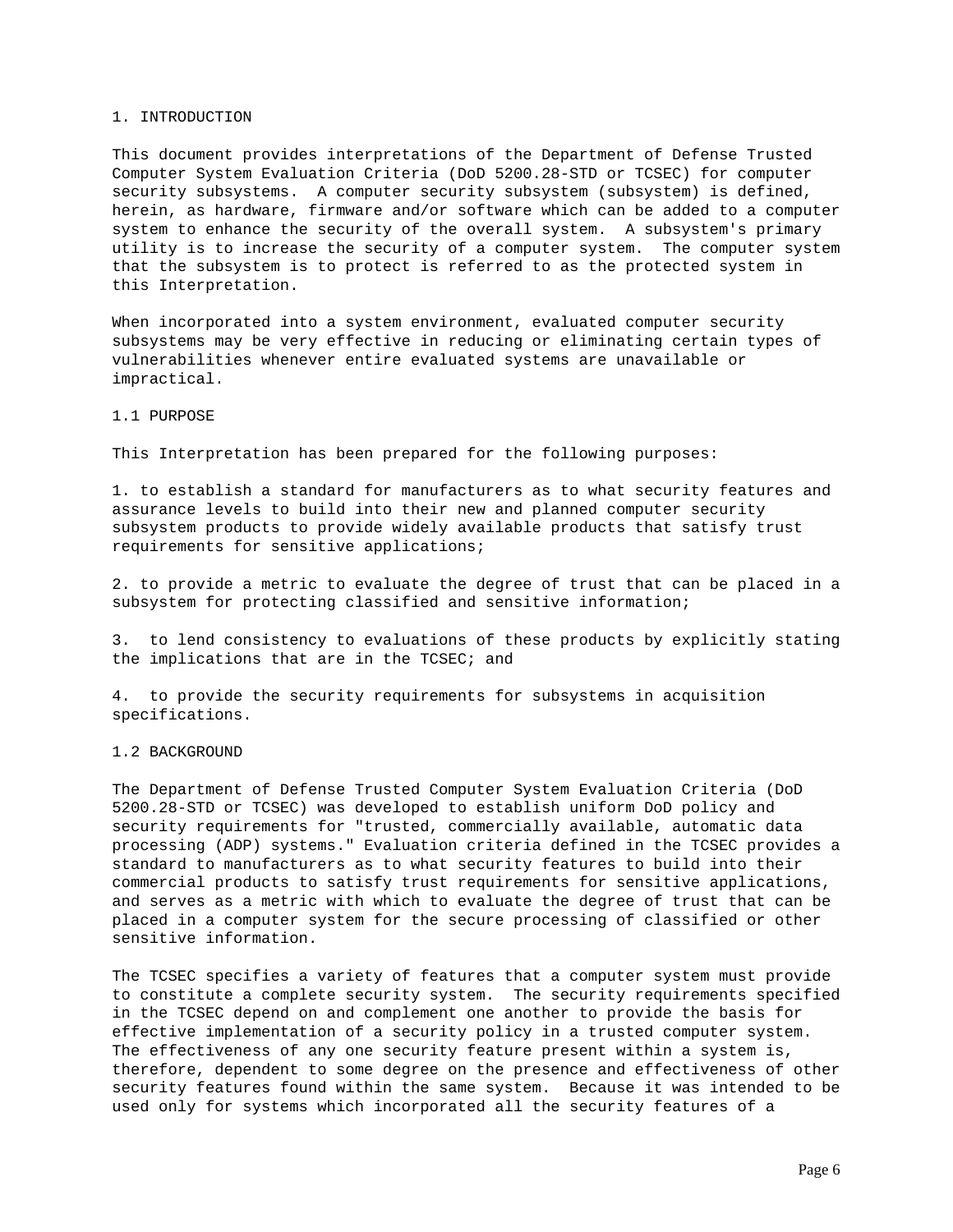particular evaluation class, the TCSEC does not, in all cases, completely specify these interdependencies among security features.

In addition to the class of trusted system products, there exists a recognized need for a class of computer security products which may not individually meet all of the security features and assurances of the TCSEC. Instead, these products may implement some subset of the features enumerated in the TCSEC and can potentially improve the security posture in existing systems. These products are collectively known as computer security subsystems.

Evaluation of computer security subsystems against a subset of the requirements given in the TCSEC has proven an extremely difficult task because of the implied dependencies among the various features discussed in the TCSEC. As a consequence, interpretations of these interdependencies and the relative merits of specific subsystem implementations have been highly subjective and given to considerable variation.

This document provides interpretations of the TCSEC for computer security subsystems in an effort to lend consistency to evaluations of these products by explicitly stating the implications in the TCSEC.

Evaluations can be divided into two types: (l) a product evaluation can be perforrned on a subsystem from a perspective that excludes the application environment, or (2) a certification evaluation can be done to assess whether appropriate security measures have been taken to permit an entire system to be used operationally in a specific environment. The product evaluation type is done by the National Computer Security Center (NCSC) through the Trusted Product Evaluation Process using this interpretation for subsystems. The certification type of evaluation lS done in support of a formal accreditation for a system to operate in a specific environment using the TCSEC.

1.3 SCOPE

This document interprets the security feature, assurance and documentation requirements of the TCSEC for subsystem evaluations. In this interpretation, the functional requirements of the TCSEC are divided into four general categories:

- 1. Discretionary Access Control (DAC)
- 2. Object Reuse (OR).
- 3. Identification and Authentication (I&A)

4. Audit (AUD)

These categories form the basis for classifying products to be evaluated as computer security subsystems.

 The document, in addition to this introductory section, is organized into three major sections and a glossary. Section 2 contains the feature requirements for each of the above four categories on which subsystems evaluations are based. The requirements in this section are listed in increments, with only new or changed requirements being added for each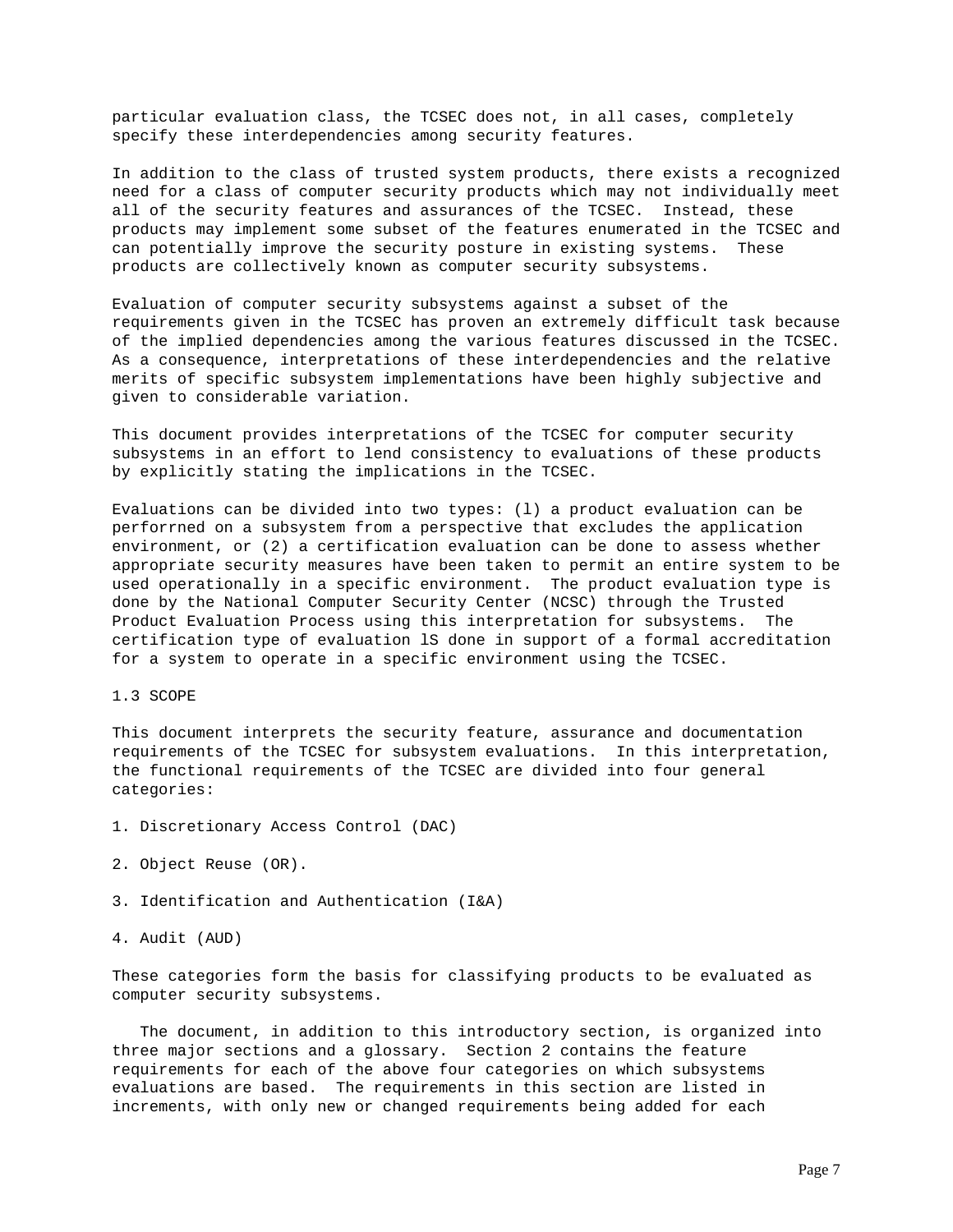subsequent class of the same feature. All requirements that are quoted from the TCSEC are in bold print for easy identification and are clarified, in the context of subsystems, by interpretation paragraphs.

 Section 3 contains the assurance requirements for all subsystems. The assurances that are relevant to each category are listed here in the same format as the requirements in Section 2. Section 4 contains the requirements and interpretations for subsystem documentation, again, in the same forrnat as Section 2.

 The TCSEC-related feature and assurance requirements described herein are intended for the evaluation of computer security subsystems designed to protect sensitive information. This Interpretation, like the TCSEC, assumes that physical, administrative, and procedural protection measures adequate to protect the inforrnation being handled are already in place.

 This Interpretation can be used to support a certification evaluation. In fact, it would be helpful whenever subsystems are a part of the overall system being certified.

#### 1.4 EVALUATION OF SUBSYSTEMS

1.4.1 Basis for Evaluation

 Subsystems are evaluated for the specific security-relevant functions they perforrn. This Interpretation interprets the relevant TCSEC requirements for each function evaluated. So the function(s) for which subsystems are evaluated will be identified within its ratings. Each function has its own set of ratings as identified in Table 1.1. Subsystems that are evaluated for more than one function will receive a separate rating for each function evaluated.

TABLE 1.1. Possible Subsystem Ratings

| SUBSYSTEM FUNCTION              | POSSIBLE RATINGS                    |
|---------------------------------|-------------------------------------|
| Discretionary Access Control    | DAC/D<br>DAC/D1<br>DAC/D2<br>DAC/D3 |
| Object Reuse                    | OR/D<br>OR/D2                       |
| Identification & Authentication | I&A/D<br>I&A/Dl<br>I&A/D2           |
| Audit                           | AUD/D<br>AUD/D2<br>AUD/D3           |

Although the requirements for subsystems are derived from the TCSEC, the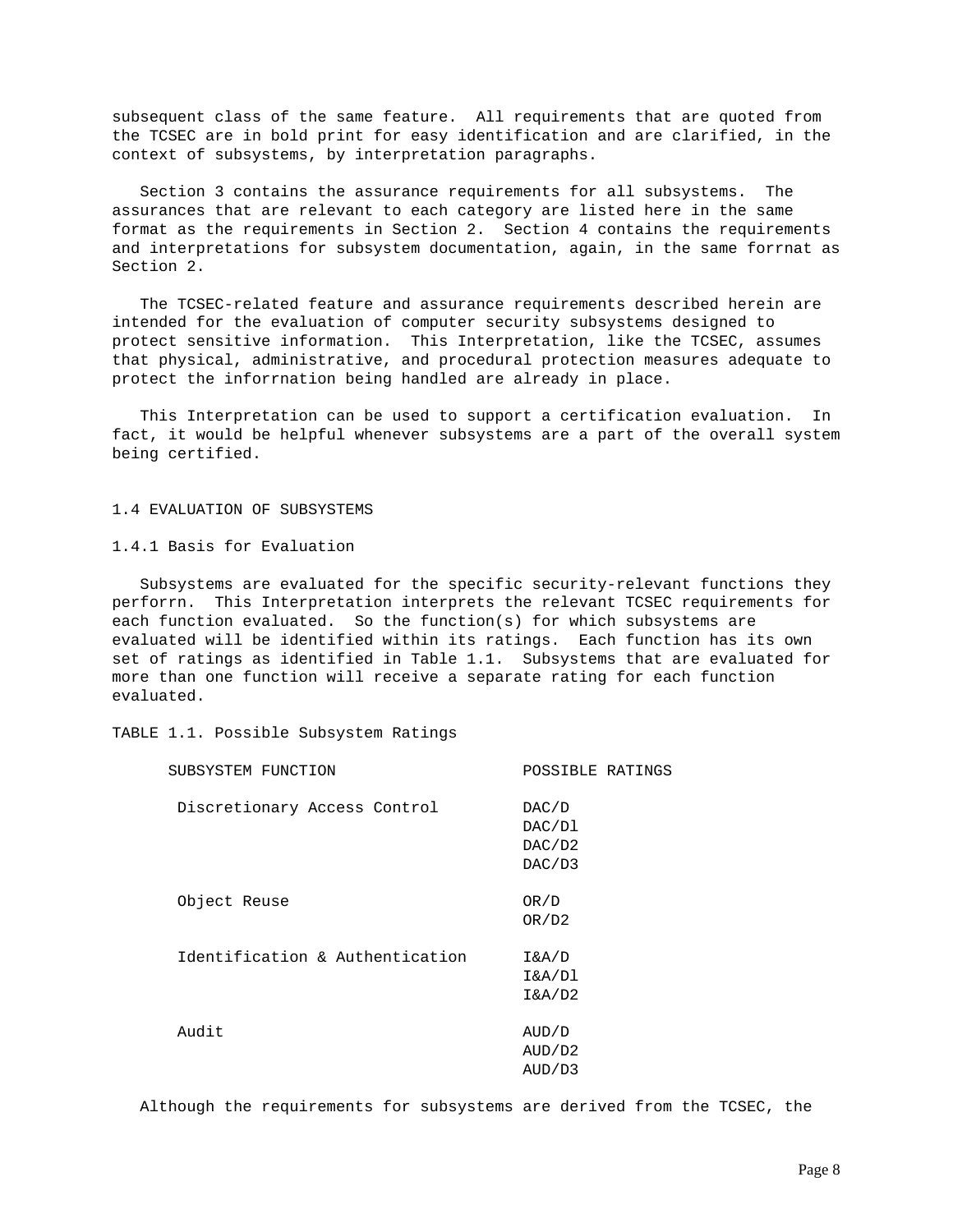ratings for subsystems will not directly reflect the TCSEC class they are derived from. Since subsystems, by their very nature, do not meet all of the requirements for a class Cl or higher computer system, it is most appropriate to associate subsystem ratings with the D division of the TCSEC. This Interpretation defines the Dl, D2 and D3 classes within the D division for subsystems. The Dl class is assigned to subsystems that meet the interpretations for requirements drawn from the Cl TCSEC class. Likewise, the D2 class consists of requirements and interpretations that are drawn from the C2 TCSEC class. The D3 subsystem class is reserved for DAC subsystems and audit subsystems that meet the B3 functionality requirements for those functions.

 In addition to meeting the functionality requirements and interpretations, subsystems must also meet the assurance and documentation requirements in sections 3 and 4 of this document. The Dl and D2 classes have requirements and interpretations for assurances and documentation as well as functionality. The D3 class contains additional requirements and interpretations only for functionality, not for assurances or documentation. So, subsystems with this rating will adhere to the D2 assurance and documentation requirements and interpretations.

 Like the classes within the TCSEC, the Dl, D2 and D3 classes are ordered hierarchically. Subsystems being evaluated for the Dl class must meet the requirements and interpretations for the Dl class. Subsystems being evaluated for the D2 class must meet the requirements and interpretations for the Dl class plus the additional requirements and interpretations for the D2 class. Subsystems being evaluated for the D3 class must meet the additional requirements and interpretations associated with the functionality at D3.

 Although the subsystem requirements and interpretations are derived directly from the TCSEC, subsystems are not considered to be complete computer security solutions. There is no general algorithm to derive a system rating from an arbitrary collection of computer security subsystems. Any collection of individually evaluated subsystems must be evaluated as a whole to determine the rating of the resulting system. The ratings of the individual subsystems in a complete system are not a factor in the rating of that system.

#### 1.4.2 Integration Requirements

 Because all of the TCSEC requirements for a given rating class were intended to be implemented in a complete computer security system, many of the security features are dependent upon each other for support within the system. This poses a certain degree of difficulty with extracting only the relevant requirements from the TCSEC for a given feature. Further, this poses a fundamental problem for subsystems because there is an explicit dependency between security features that restricts the "independent" incorporation of subsystems into the system's environment. The problem has been handled in this Interpretation by discussing the integration requirements for each type of subsystem. The requirements for integration are discussed for each type of subsystem in a sub-section entitled, "Role Within Complete Security System." Furthermore, explicit requirements for integration are stated in the interpretations at appropriate points. The developer must show, and the evaluation shall validate, that the subsystem can be integrated into a system to fulfill its designated role.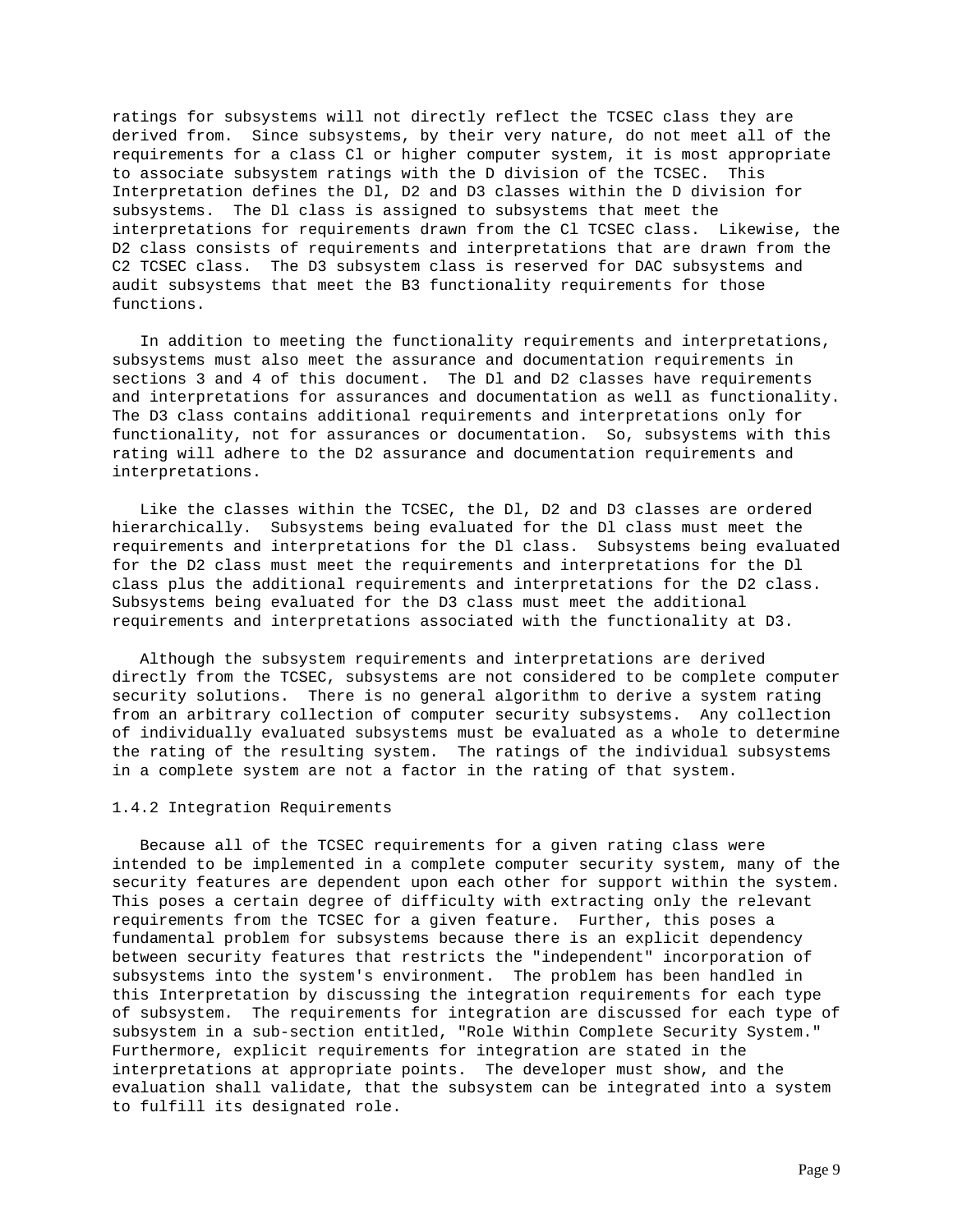Most all computer security subsystems will rely on other security-relevant functions in the enviromnent where they are implemented. Audit subsystems, for example, depend on an identification and authentication function to provide the unique user identities that are necessary for individual accountability. Also, it is important to realize that some of these functions may be dependent on each other in a cyclic fashion (e.g., I&A depends on DAC and DAC depends on I&A). In these cases, the cyclic dependencies should be removed either by complete integration of the functions or by modularizing the functions in a way that allows linear dependencies. Tl~is latter method is termed "sandwiching" and it requires the splitting of one function and surroundmg the other dependent function with the two functions resulting from the split. For example, in the case of DAC and I&A cyclic dependencies, one might split I&A into two parts so that there is a system I&A, a DAC subsystem, and a DAC module containing its own I&A functionality.

 With the exception of object reuse, all functions implemented by subsystems will be dependent on other functions as shown in Table 1.2. The functions upon which any subsystem is dependent will be referred to as that subsystem's required supporting functions. These required supporting functions must be present in the subsystem's environment for the effective integration of the subsystem.

TABLE 1.2. Required Supporting Functions

| SUBSYSTEM FUNCTION              | REQUIRED SUPPORTING FUNCTIONS |  |
|---------------------------------|-------------------------------|--|
| $\tilde{\phantom{a}}$           |                               |  |
| Discretionary Access Control    | Ι&Α<br>Audit                  |  |
| Object Reuse                    | None                          |  |
| Identification & Authentication | Audit<br>DAC <sub>2</sub>     |  |
| Audit                           | Ι&Α                           |  |

 Subsystems that are not self-sufficient in providing required supporting functions must, at a minimum, provide an interface to their required supporting functions. The

1 The audit supporting functions are required at D2.

---------------------------------------------------

DAC2

2 Audit and/or authentication data must be protected through domain isolation or DAC.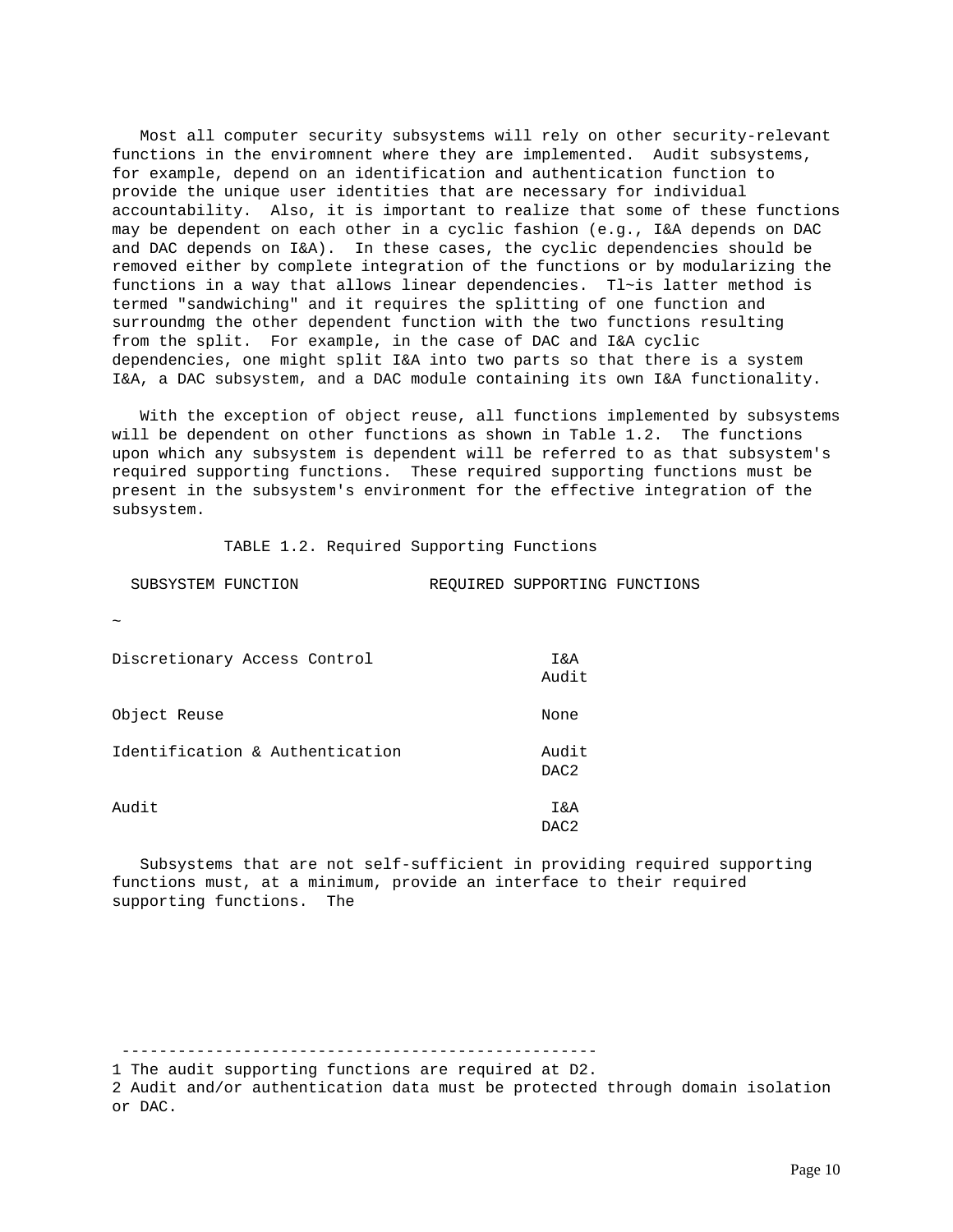evaluation team will perform tests to show whether the interface to the required supporting functions is reliable and works properly. The robustness of the required supporting functions on the other side of the interface will not be tested, as the scope of the subsystem evaluation is bounded by the interface.

 A more integrated solution is for subsystems to be self- su~cient in providing all of their required supporting functions. Such subsystems w\_ill be evaluated and assigned a separate rating for each function they provide. Unlike the previous solution, where only an interface is provided, each required supporting function is performed by the subsystem and must be a part of the subsystem evaluation.

## 1.4.3 WARNING

 An overan system rating, such as that provided by the TCSEC, cannot be inferred from the application of one or more separately-rated subsystems. Mechanisms, interfaces, and the extent of required supporting functions for each subsystem may differ substantiany and may introduce significant vulnerabilities that are not present in systems where security features are designed with fun knowledge of interfaces and host system support. Therefore, incorporation of an evaluated subsystem into any system environment does not automaticany confer any rating to the resulting system.

#### 2. FEATURE REQUIREMENTS

### 2.1 DISCRETIONARY ACCESS CONTROL (DAC) SUBSYSTEMS

2.1.1 Global Description of Subsystem Features

#### 2.1.1.1 Purpose

 This subsystem provides user-specified, controlled sharing of resources. This control is established from security policies which define, given identified subjects and objects, the set of rules that are used by the system to determine whether a given subject is authorized to gain access to a specific object.

DAC features include the means for restricting access to objects; the means for instantiating authorizations for objects; and the mechanisms for distribution, review, and revocation of access privileges, especially during object creation and deletion.

### 2.1.1.2 Role Within Complete Security System

 The requirement is to give individual users the ability to restrict access to objects created or controlled by them. Thus, given identified subjects and objects, DAC includes the set of rules (group-oriented and/or individually-oriented) used by the subsystem to ensure that only specified users or groups of users may obtain access to data (e.g., based on a need-toknow).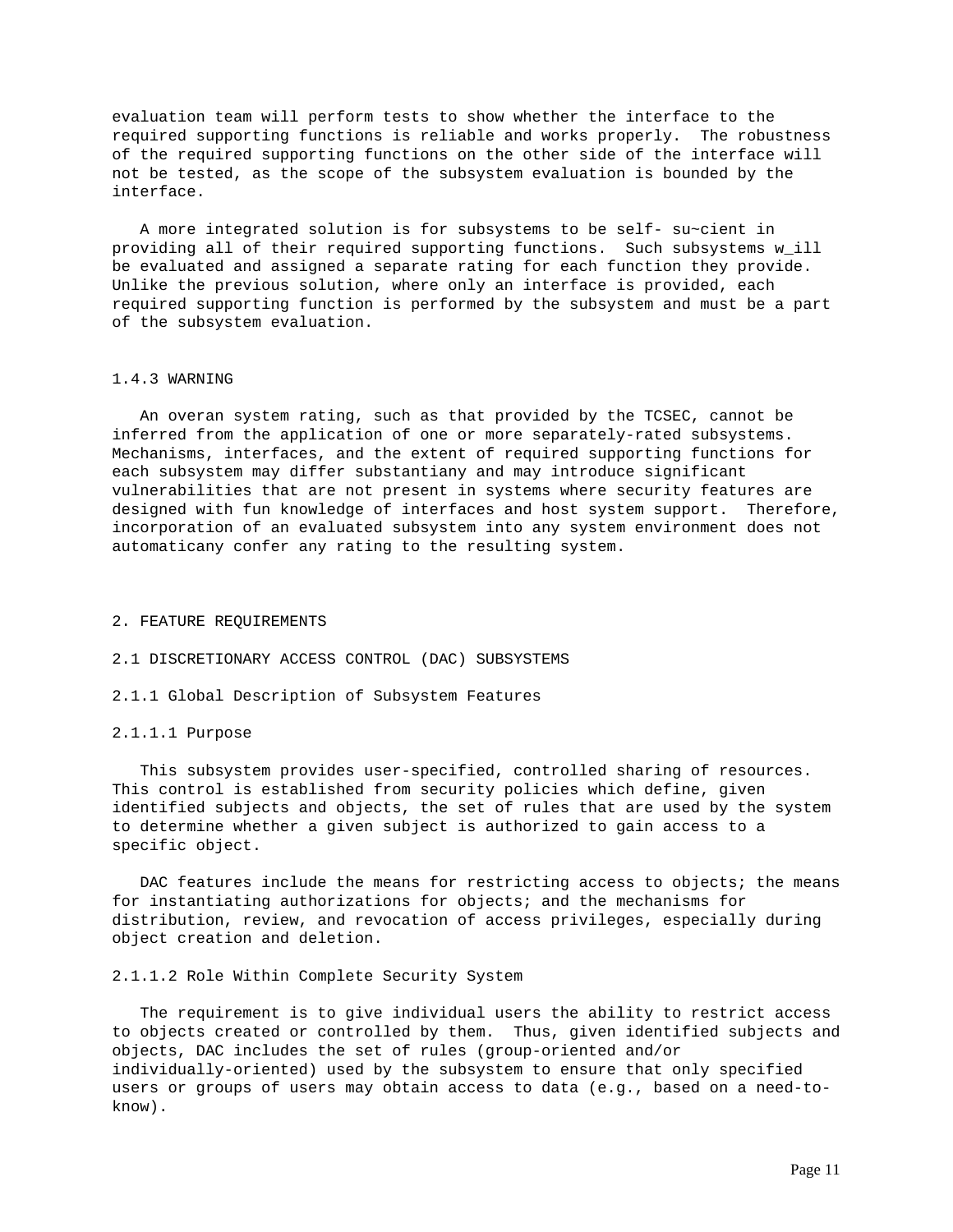A DAC subsystem controls access to resowces. As such, it shall be integrable with the operating system of the protected system and shall mediate all accesses to the protected resources. To fully protect itself and the resources it controls, the DAC subsystem must be interfaced to the protected system in such a way that it is tamperproof and always invoked.

 DAC subsystems use the identifiers of both subjects and DAC-controlled objects as a basis for access control decisions. Thus, they must be supplied with the identifiers in a reliable manner. The DAC subsystem may supply subject identification for itself or it may rely on an I&A mechanism in the protected system or in another subsystem. It is also essential that DAC subsystems be implemented in an environment where the objects it protects are well defined and uniquely identified.

 At the DAC/D2 class, the DAC subsystem must interface with an auditing mechanism. This auditing mechanism can be included within the DAC subsystem, or it may reside elsewhere in the subsystem's environment.

## 2.1.2 Evaluation of DAC Subsystems

 Subsystems which are designed to implement discretionary access controls to assist a host in controlling the sharing of a collection of objects must comply with all of the TCSEC requirements as outlined below for features, assurances and documentation. Compliance with these requirements will assure that the subsystem can enforce a specifically defined group-oriented and/or individually-oriented discretionary access control policy.

 As a part of the evaluation, the subsystem vendor shall set up the subsystem in a typical functional configuration for security testing. This will show that the subsystem interfaces correctly with the protected system to meet all of the feature requirements in this section and ali of the assurance and documentation requirements in Sections 3 and 4. It will also show that the subsystem can be integrated into a larger system environment.

 The interpretations for applying the feature requirements to DAC subsystems are explained in the subsequent interpretations sections. The application of the assurances requirements and documentation requirements is explained in Sections 3 and 4, respectively.

2.1.3 Feature Requirements For DAC Subsystems

2.1.3.1 DAC/Dl

- TCSEC Quote:

"Cl: New: The TCB shall define and control access between named users and named objects (e.g., files and programs) in the ADP system. The enforcement mechanism (e.g., self/group/public controls, access control lists) shall allow users to special and control sharing of those objects by named indinduals or defined groups or both."

- Interpretation: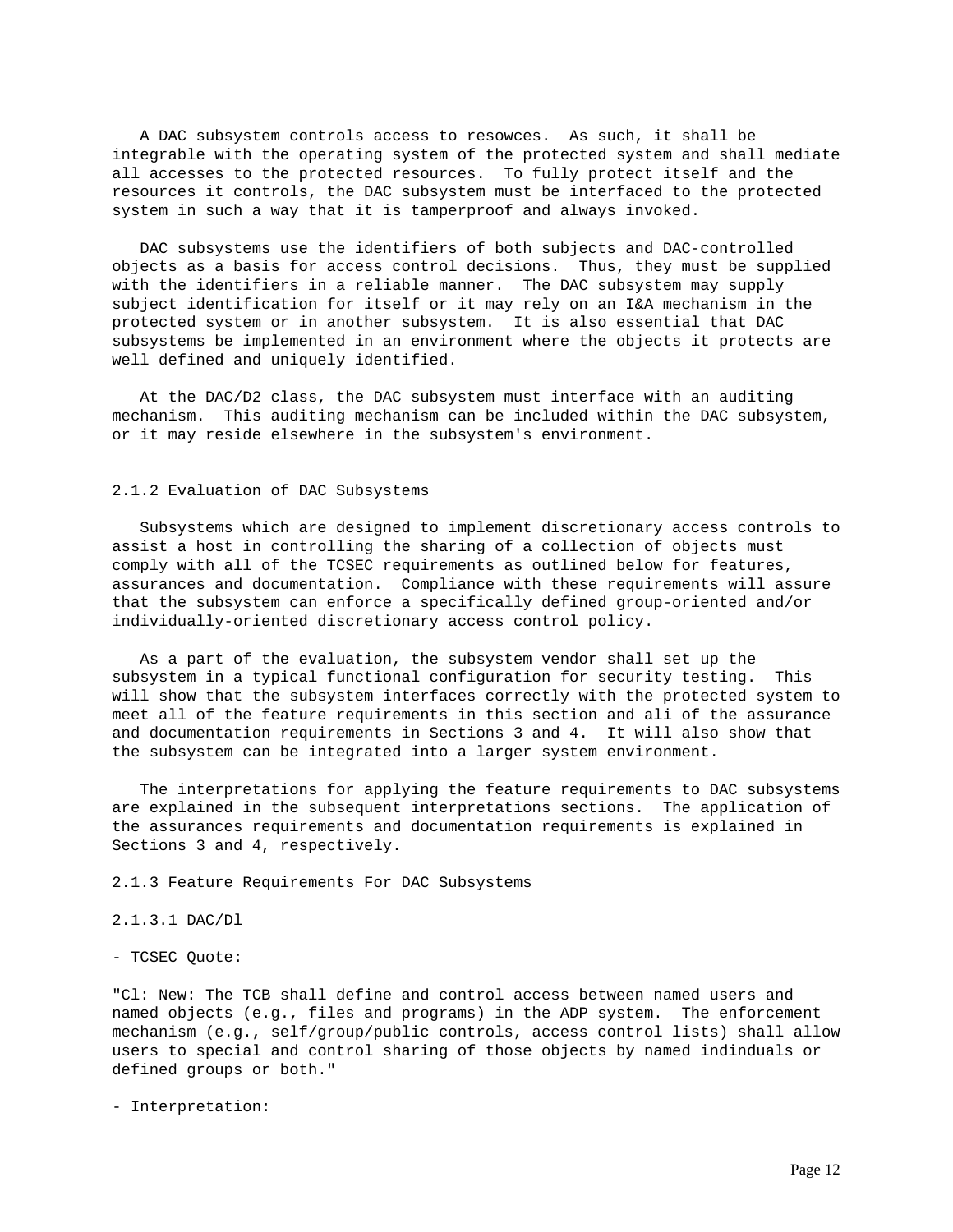In the TCSEC quote, "TCB" is interpreted to mean "DAC subsystem".

2.1.3.1.1 Identified users and objects  $\sim$ .

 DAC subsystems must use some mechanism to determine whether users are authorized for each access attempted. At DAC/Dl, this mechanism must control access by groups of users. The mechanisms that can meet this requirement include, but are not limited to: access control lists, capabilities, descriptors, user profiles, and protection bits. The DAC mechanism uses the identification of subjects and objects to perform access control decisions. This implies that the DAC subsystem must interface with or provide some I&A mechanism. The evaluation shall show that user identities are available to DAC.

#### 2.1.3.1.2 User-specified object sharing

 The DAC subsystem must provide the capability for users to specify how other users or groups may access the objects they control. This requires that the user have a means to specify the set of authorizations (e.g., access control list) of all users or groups permitted to access an object and/or the set of all objects accessible to a user or group (e.g., capabilities).

## 2.1.3.1.3 Mediation

 The checking of the specified authorizations of a user prior to granting access to an object is the essential function of DAC which must be provided. Mediation either allows or disallows the access.

## 2.1.3.2 DAC/D2

- TCSEC Quote:

"C2: Change: The enforcement mechanism (e.g. self/group/public controls, access control lists) shall allow users to specify and control sharing of those objects by named individuals, or defined groups of individuals, or by both, and shan provide controls to limit propagation of access rights."

"C2: Add: The discretionary access control mechamsm shan, either by explicit user action or by default, provide that objects are protected from unauthorized access. These access controls s~ll be capable of including or excluding access to the granularity of a single wer. Access permission to an object by users not already possessing access pernlission shan only be assigned by authorized users."

## - Interpretation:

 The following interpretations, in addition to the interpretations for the DAC/Dl Class, shall be satisfied at the DAC/D2 Class.

## 2.1.3.2.1 Single-user access granularity

 The DAC/D2 class requires mdividual access controls; therefore, the granularity of user identification must enable the capabili~ to discern an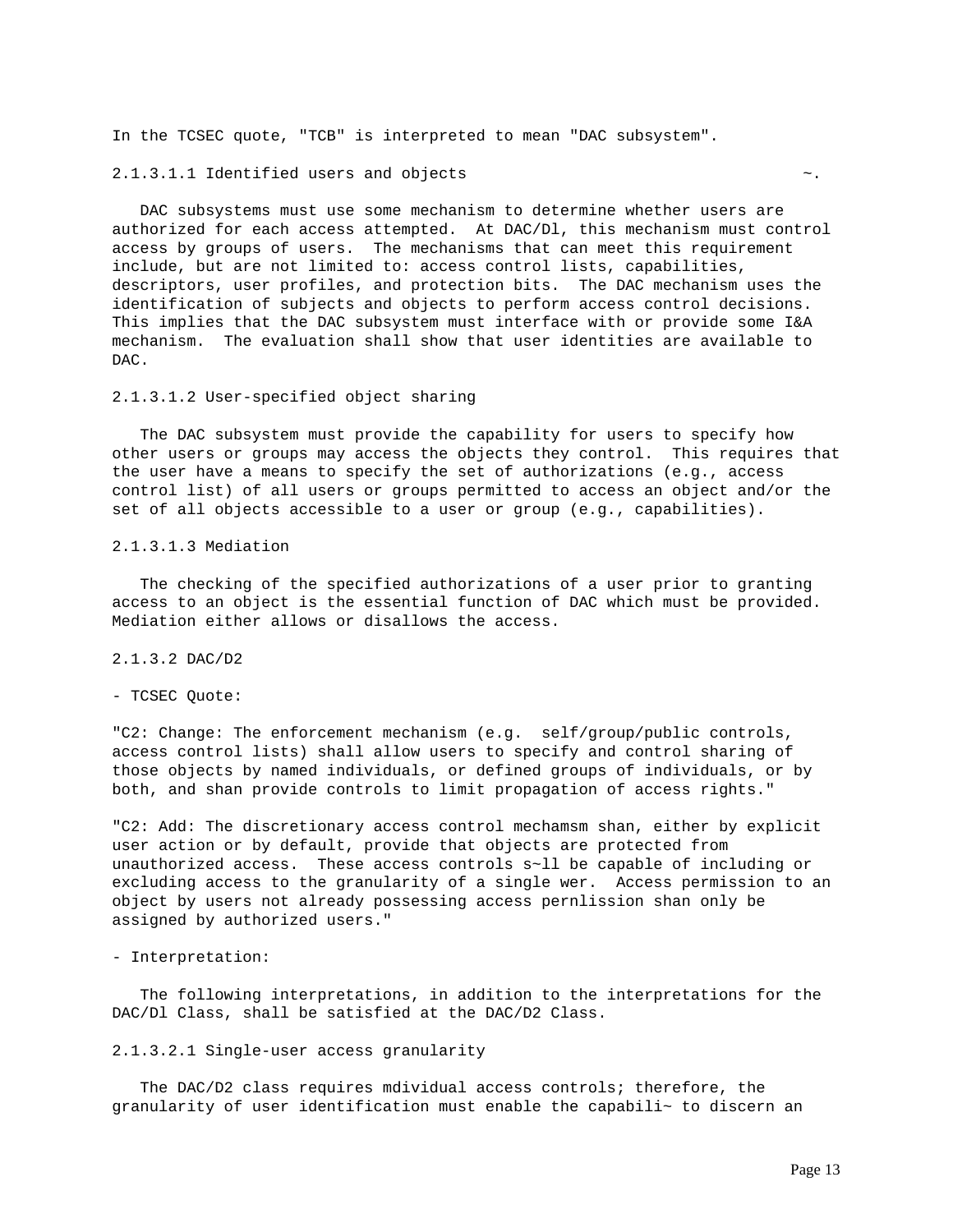individual user. That is, access control based upon group identi~ alone is insufflcient. To comply with the requirement, the DAC subsystem must either provide unique user identities through its own I&A mechanism or Mterface with an I&A mechanism that provides unique user identities. The DAC subsystem must be able to interface to an auditing mechanism that records data about access mediation events. The evaluation shall show that audit data is created and is available to the auditing mechanism.

## 2.1.3.2.2 Authorized user-specined object sharing

 The ability to propagate access rights to objects must be lirnited to authorized users. This additional feature is incorporated to limit access rights propagation. This distribution of privileges encompasses granting, reviewing, and revoking of access. The ability to grant the right to grant propagation of access will itself be limited to authorized users.

### 2.1.3.2.3 Default protection

 The DAC mechanism must deny all users access to objects when no explicit action has been taken by the authorized user to allow access.

2.1.3.3 DAC/D3

- TCSEC Quote:

"B3: Change: The enforcement mechanism (e.g., access control lists) shall allow users to specify and control sharing of those objects, and shall provide controls to limit propagation of access rights. These access controls shall be capable of specifying, for each named object, a list of named individuals and a list of groups of named individuals with their respective modes of access to that object."

"Add: Furtherrnore, for each such named object, it shall be possible to specify a list of named individuals and a list of groups of named individuals for which no access to the object is to be given."

- Interpretation:

The following interpretation, in addition to the interpretations and requirements for the DAC/D2 class, shall be satisfied for the DACID3 class.

#### 2.1.3.3.1 Access control lists for each object

 The DAC subsystem shan anow users to specify the list of individuals or groups of individuals who can access each object. The list shan additionally specify the mode(s) of access that is anowed each user or group. This implies that access control lists associated with each object is the only acceptable mechanism to satisfy the DAC/D3 requirement.

2.1.4 Assurance Requirements for DAC Subsystems

 DAC subsystems must comply with an of the assurance requirements for their given class as indicated below. The interpretations for these assurance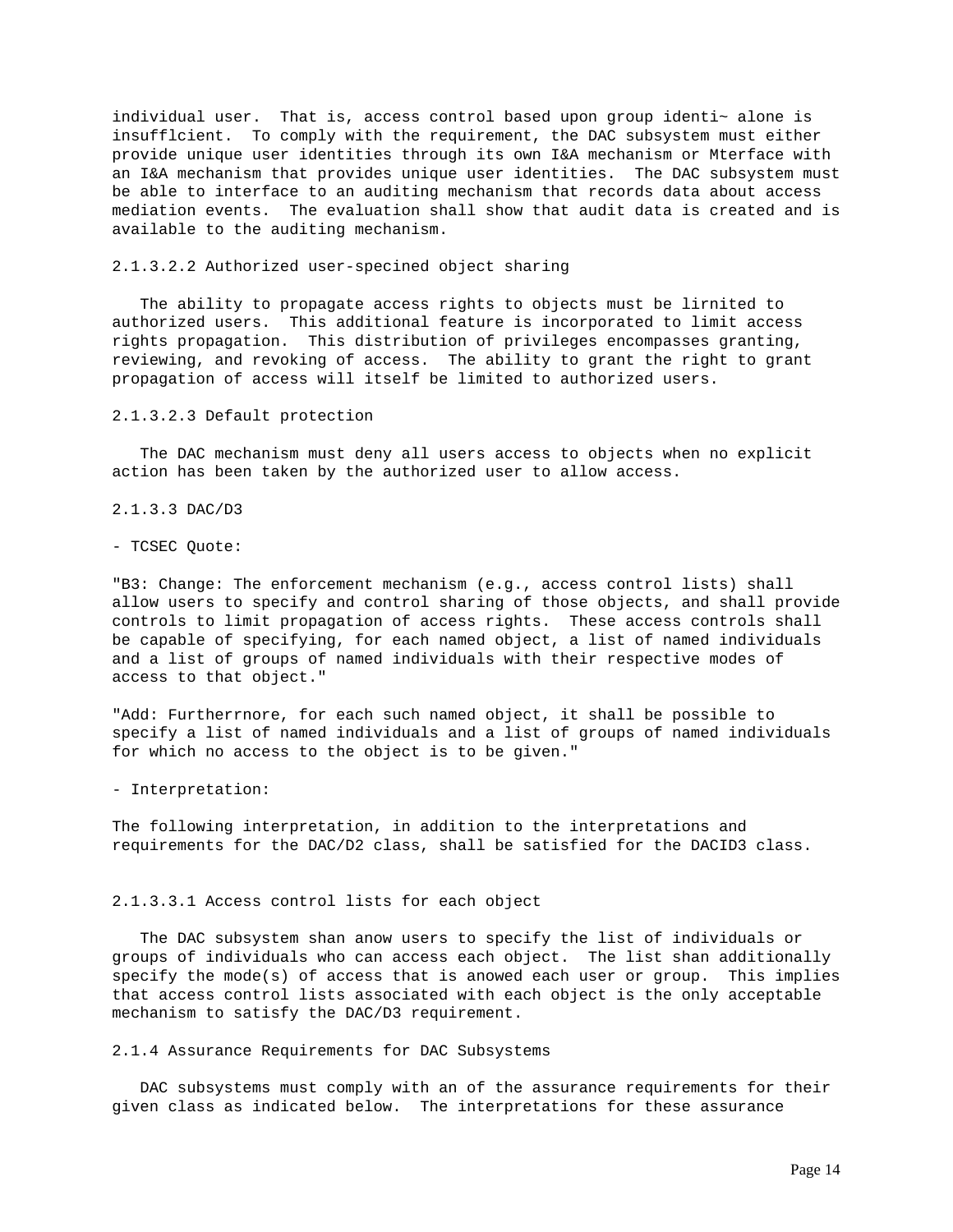```
requirements are contained in Section 3.
Subsystems at the DAC/Dl class must comply with:
- System Architecture (Dl)
- System Integrity (Dl)
- Security Testing (Dl)
Subsystems at the DAC/D2 and DAC/D3 classes must comply with:
- System Architecture (D2)
- System Integrity (D2)
- Security Testing (D2)
2.1.5 Documentation Requirements for DAC Subsystems
    DAC subsystems must meet the documentation requirements listed below for
their target rating class. The interpretations for these documentation
requirements are contained in Section 4.
Subsystems at the DAC/Dl class must comply with:
- Security Features User's Guide (Dl)
- Trusted Facility Manual (Dl)
- Test Documentation (Dl)
- Design Documentation (Dl)
Subsystems at the DAC/D2 and DAC/D3 classes must comply with:
- Security Features User's Guide (D2)
- Trusted Facility Manual (D2)
- Test Documentation (D2)
- Design Documentation (D2)
2.2 OBJECT REUSE SUBSYSTEMS
2.2.1 Global Description of Subsystem Features
2.2.1.1 Purpose
   Object reuse subsystems clear storage objects to prevent subjects from
scavenging data from storage objects which have been previously used.
2.2.1.2 Role Within the Complete Security System
```
 Object reuse can be used to prevent information scavenging by erasing information residue contained in previously used storage objects that have been released by the storage management system. Object reuse subsystems are most effective in environments where some security policy is implemented on the system.

 To prevent scavenging of information from previously used storage objects, object reuse subsystems must be fully integrable with the operating system of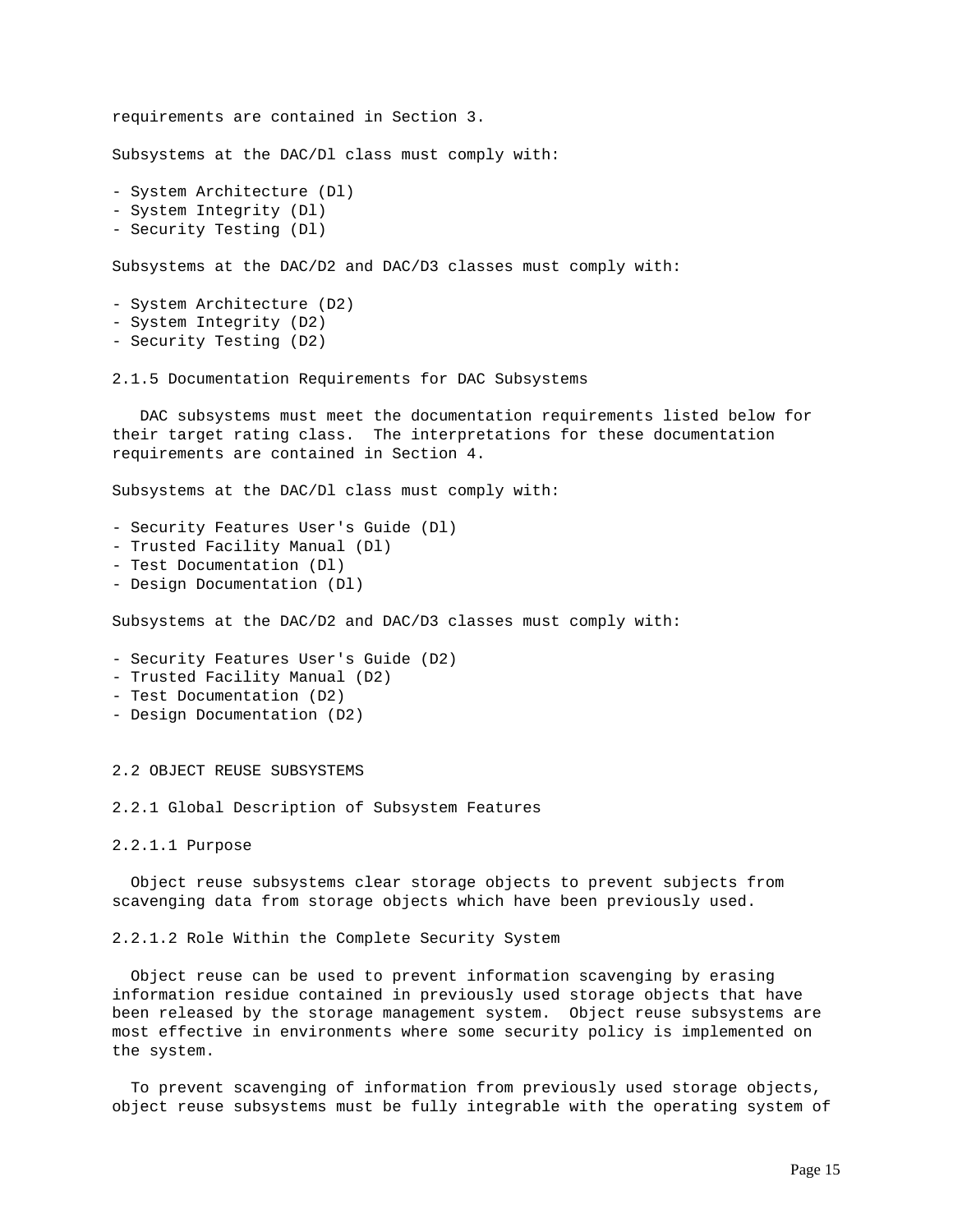the protected system. The object reuse subsystem must perform its function for all reusable storage objects on the protected system (i.e., main memory, disk storage, tape storage, I/O buffers, etc.).

 Object reuse subsystems must be interfaced with the protected system in such a way that they are tamperproof and always invoked.

## 2.2.2 Evaluation of Object Reuse Subsystems

 Subsystems which implement object reuse must comply with all of the TCSEC requirements as outlined below for features, assurances, and documentation. Compliance with these requirements will show that the subsystem can enforce object reuse adequately to receive an OR/D2 rating for object reuse.

 As a part of the evaluation, the subsystem vendor shall set up the subsystem in a typical functional connguration for security testing. This will show that the subsystem interfaces correctly with the protected system to meet all of the feature requirements in this section and all of the assurance and documentation requirements in Sections 3 and 4. It will also show that the subsystem can be integrated into a larger system environment.

 The interpretations for applying the feature requirements of object reuse subsystems are explained in the subsequent interpretations section. The application of the assurance requirements listed below is explained in Sections 3 and 4, respectively.

2.2.3 Feature Requirements for Object Reuse Subsystems

## 2.2.3.1 OR/D2

## - TCSEC Quote:

"C2: New: all authorizations to the information contained within a storage object shall be revoked prior to initial assignment, allocation or reallocation to a subject from the TCB's pool of unused storage objects. No information, including encrypted representations of information, produced by a prior subject's actions is to be available to any subject that obtains access to an object that has been released back to the system."

- Interpretation:

 In the TCSEC quote, "TCB" is interpreted to mean "protected system". Otherwise, this requirement applies as stated. The object reuse subsystem shall perform its function for all storage objects on the protected system that are accessible to users.

## - Rationale/Discussion:

 Object reuse subsystems must assure that no previously used storage objects (e.g., message buffers, page frames, disk sectors, magnetic tape, memory registers, etc.) can be used to scavenge residual information. Information remaining in previously used storage objects can be destroyed by overwriting it with meaningless or unintelligible bit patterns. An alternative way of approaching the problem is to deny read access to previously used storage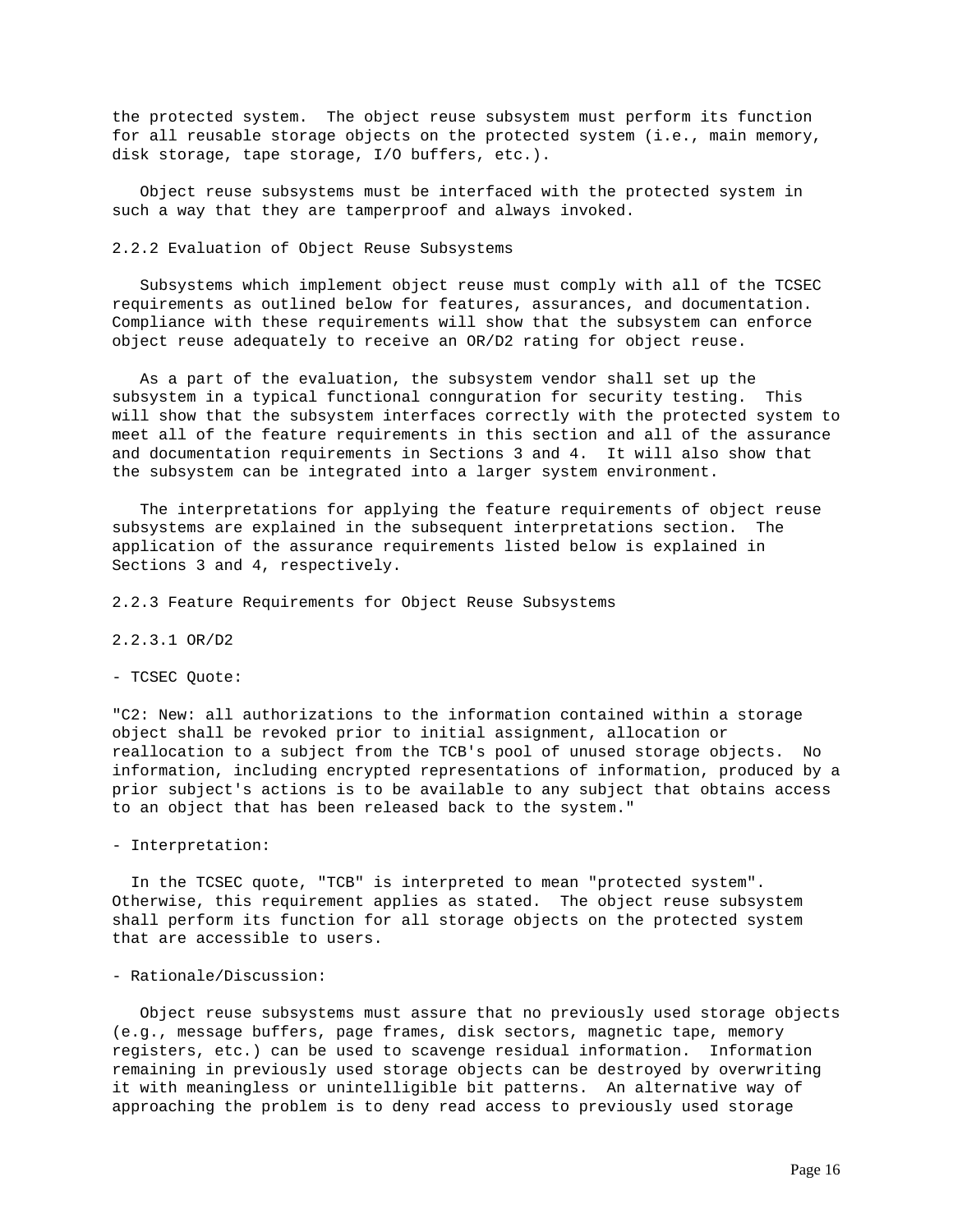objects until the user who has just acquired them has overwritten them with his own data.

 Object reuse subsystems do not equate to systems used to eliminate magnetic remnance.

2.2.4 Assurance Requirements for Object Reuse Subsystems

 Object reuse subsystems must comply with all of the assurance requirements shown below for the D2 class. The interpretations for these assurance requirements for Object Reuse subsystems are contained in Section 3.

```
- System Architecture (D2)
```
- System Integrity (D2)
- Security Testing (D2)

2.2.5 Documentation Requirements for Object Reuse Subsystems

 Object reuse subsystems must meet the documentation requirements shown below for the D2 class. The interpretations for these documentation requirements are contained in Section 4.

- Security Features User's Guide (D2)
- Trusted Facility Manual (D2)
- Test Documentation (D2)  $\qquad \qquad ;$
- Design Documentation (D2)

2.3 IDENTICATION & AUTHENTICATION (I&A) SUBSYSTEMS

2.3.1 Global Description of Subsystem Features

## 2.3.1.1 Purpose

 This subsystem provides the authenticated identification of a user seeking to gain access to any resources under the control of the protected system.

2.3.1.2 Role Within Complete Security System

 The I&A subsystem provides an authenticated user identification needed to provide accountability for and control access to the protected system. The granularity of user identification is determined by the requirements in this interpretation. The granularity increases from group identification at I&A/Dl to individual identification at I&A/D2.

 The requirement is to be able to accurately authenticate the claimed identity of a user. The I&A subsystem must determine whether a user is authorized to use the protected system. For all authorized users, the I&A subsystem communicates the identity of the user to the protected system. This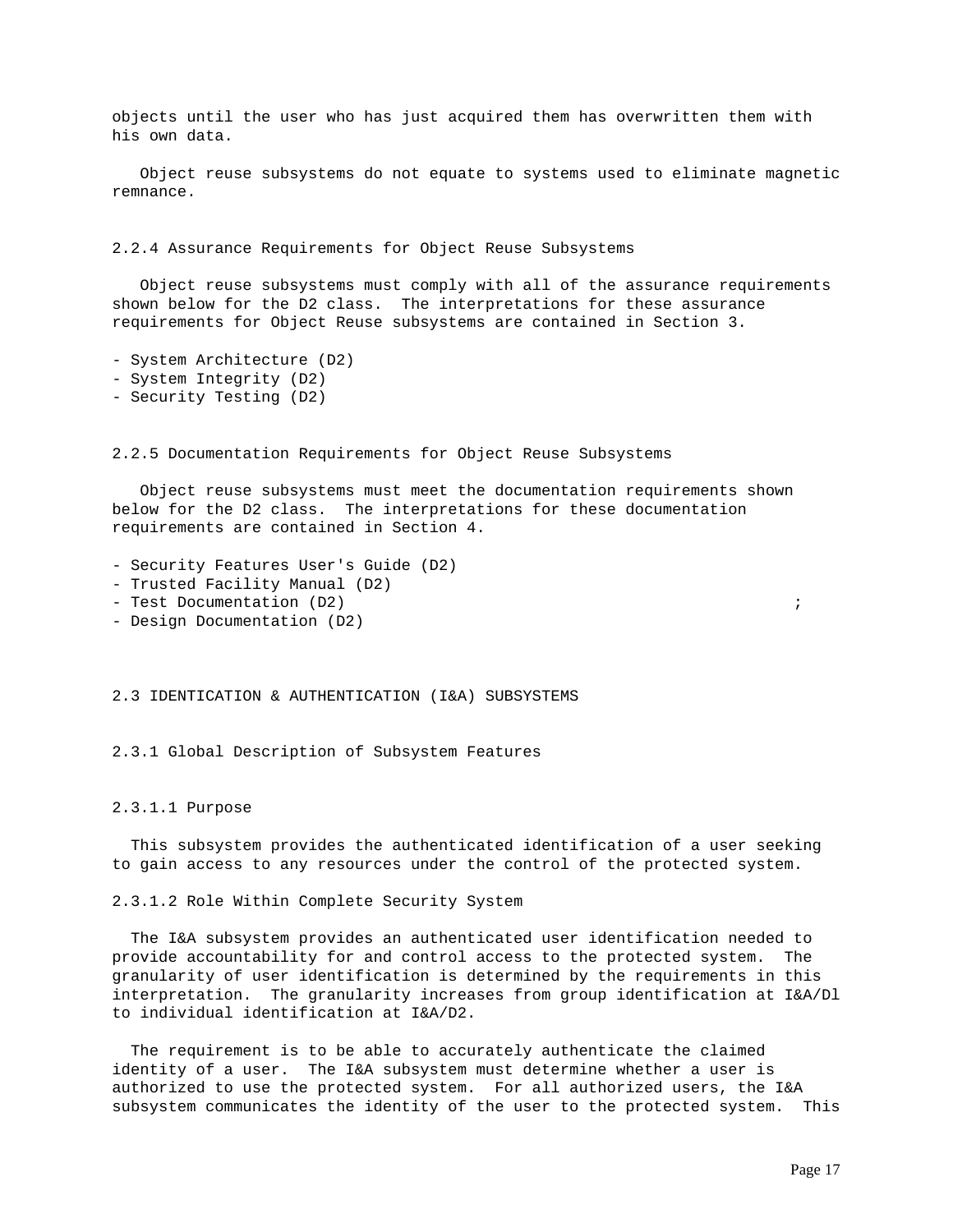identity can then be used by the protected system or other subsystems to provide accountability for use of the system and access controls to protected objects on the system. To be effective and to protect the authentication data it uses, the I&A subsystem must be tamperproof and always invoked.

 At I&A/D2, it is important that all uses of the I&A subsystem be recorded in an audit trail. The auditing of these actions may be performed entirely by the auditing mechanism on the I&A subsystem, or through an interface with an auditing mechanism in the protected system or another subsystem.

### 2.3.2 Evaluation of I&A Subsystems

 Subsystems which are designed to implement I&A must comply with all of the TCSEC requirements outlined below for features, assurances, and documentation. Compliance with these requirements will assure that the subsystem can enforce, either wholly or in part, a specific I&A policy.

 As a part of the evaluation, the subsystem vendor shall set up the subsystem in a typical functional configuration for security testing. This will show that the subsystem interfaces correctly with the protected system to meet all of the feature requirements in this section and all of the assurance and documentation requirements in Sections 3 and 4. It will also show that the subsystem can be integrated into a larger system environment.

 The interetations for applying the feature requirements to I&A subsystems are explained in the subsequent interpretations sections. The application of the assurance requirements and documentation requirements listed in the next section is explained in Sections 3 and 4, respectively.

2.3.3 Feature Requirement for I&A Subsystems

2.3.3.1 I&A/Dl

- TCSEC Quote:

"Cl: New: The TCB shall require users to identify themselves to it before beginning to perform any other actions that the TCB is expected to mediate. Furthermore, the - TCB shall use a protected mechanism (e.g., passwords) to authenticate the user's identity. The TCB shall protect authentication data so that it cannot be accessed by any unauthorized user."

- Interpretation:

 The I&A subsystem shall require users to identify themselves to it before beginning to perforrn any other actions that the system is expected to mediate. Furthermore, the I&A subsystem shall use a protected mechanism (e.g., passwords) to authenticate the user's identity. The I&A subsystem shall protect authentication data so that it cannot be accessed by any unauthorized user.

 The I&A subsystem shall, at a minimum, identify and authenticate system users. At I&A/Dl, users need not be individually identified.

- Rationale/Discussion: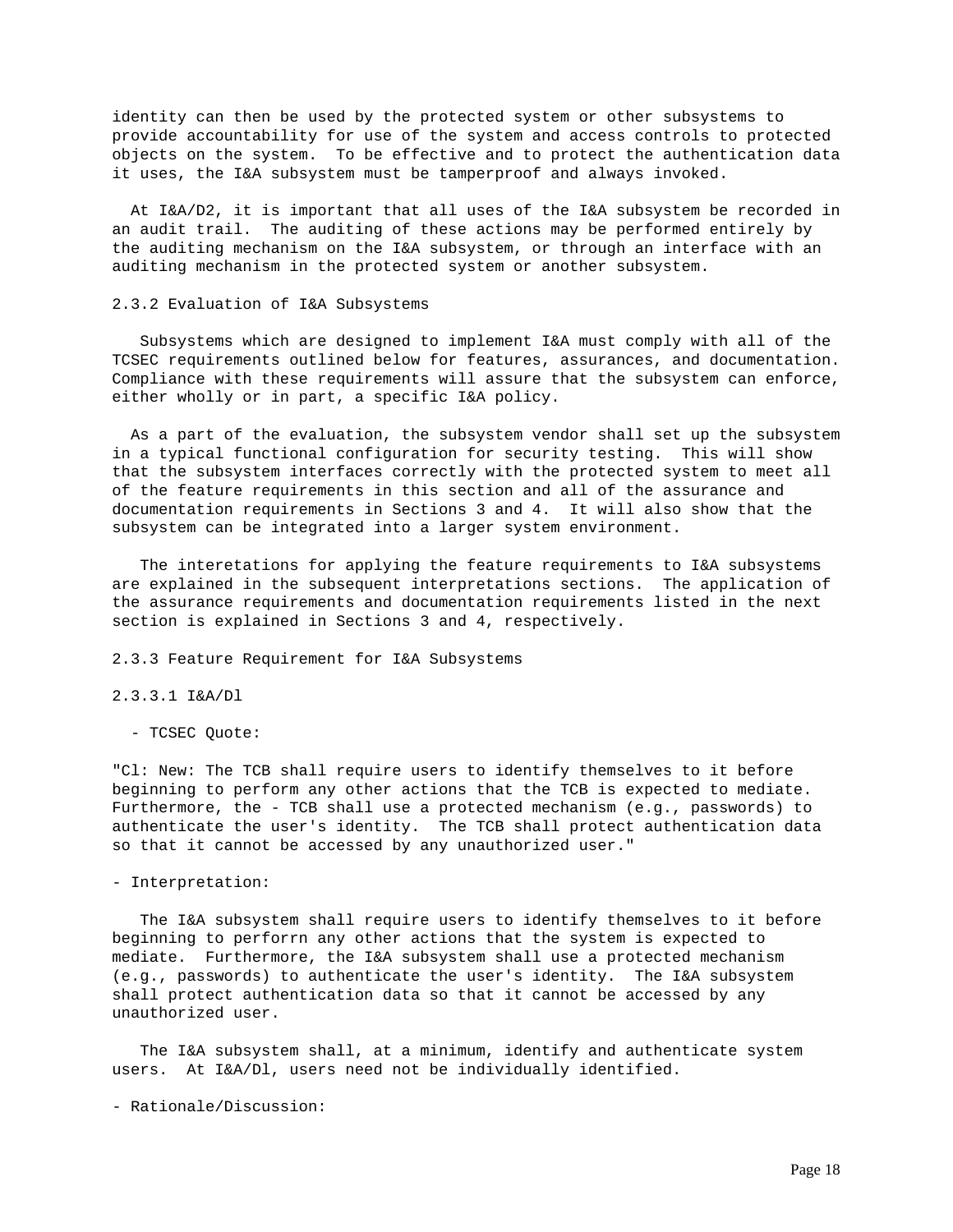Identification and Authentication must be based on at least a two-step process, which is derived from a combination of something the user possesses (e.g., smart card, magnetic stripe card), some physical attribute about the user (e.g., fingerprint, voiceprint), something the user knows (e.g., password, passphrase). The claimed identification of a user must be authenticated by an explicit action of the user. It is not acceptable for one step to be used as both identification and authentication. The claimed identity can be public. The measure used for authentication must be resistant to forging, guessing, and fabricating.

 The I&A subsystem must interface to the protected system in such a way that it can reliably pass authenticated user identities to the protected system. The evaluation shall show that authenticated user identities can be passed to the protected system.

2.3.3.2 I&A/D2

- TCSEC Quote: -

"C2: Add: The TCB shan be able to enforce individual accountability by providing the capability to uniqueb identify each individual ADP system user. The TCB shall also ; provide the capabmty of associa $\sim$  ~is identity ~nth an auditable actiol~ taken by  $i$  that indindual."

- Interpretation ~

 The following interpretations, in addition to those interpretations for I&A/Dl, shall be satisfied at the I&A/D2 Class.

 In the TCSEC quote, "TCB" is interpreted to mean "I&A subsystem." The I&A subsystem shall pass to the protected system a unique identifier for each individual.

 The I&A subsystem shall be able to uniquely identify each individual user. This includes the ability to identify individual members within an authorized user group and the ability to identify specific system users such as operators, system administrators, etc.

 The I&A subsystem shall provide for the audit logging of security-relevant I&A events. For I&A, the origin of the request (e.g., terminal ID, etc.), the date and time of the event, user ID (to the extent recorded), type of event, and the success or failure of the event shall be recorded. The I&A subsystem may meet this requirement either through its own auditing mechanism or by providing an interface for passing the necessary data to another auditing mechanism.

- Rationale/Discussion:

 The intent of this requirement is for the I&A subsystem to supply a unique identity for each user to the protected system. The subsystem supplies a unique user identity which may or may not be used by an auditing mechanism. This auditing support is : required to maintain consistency with the C2 level of trust as defined by the TCSEC.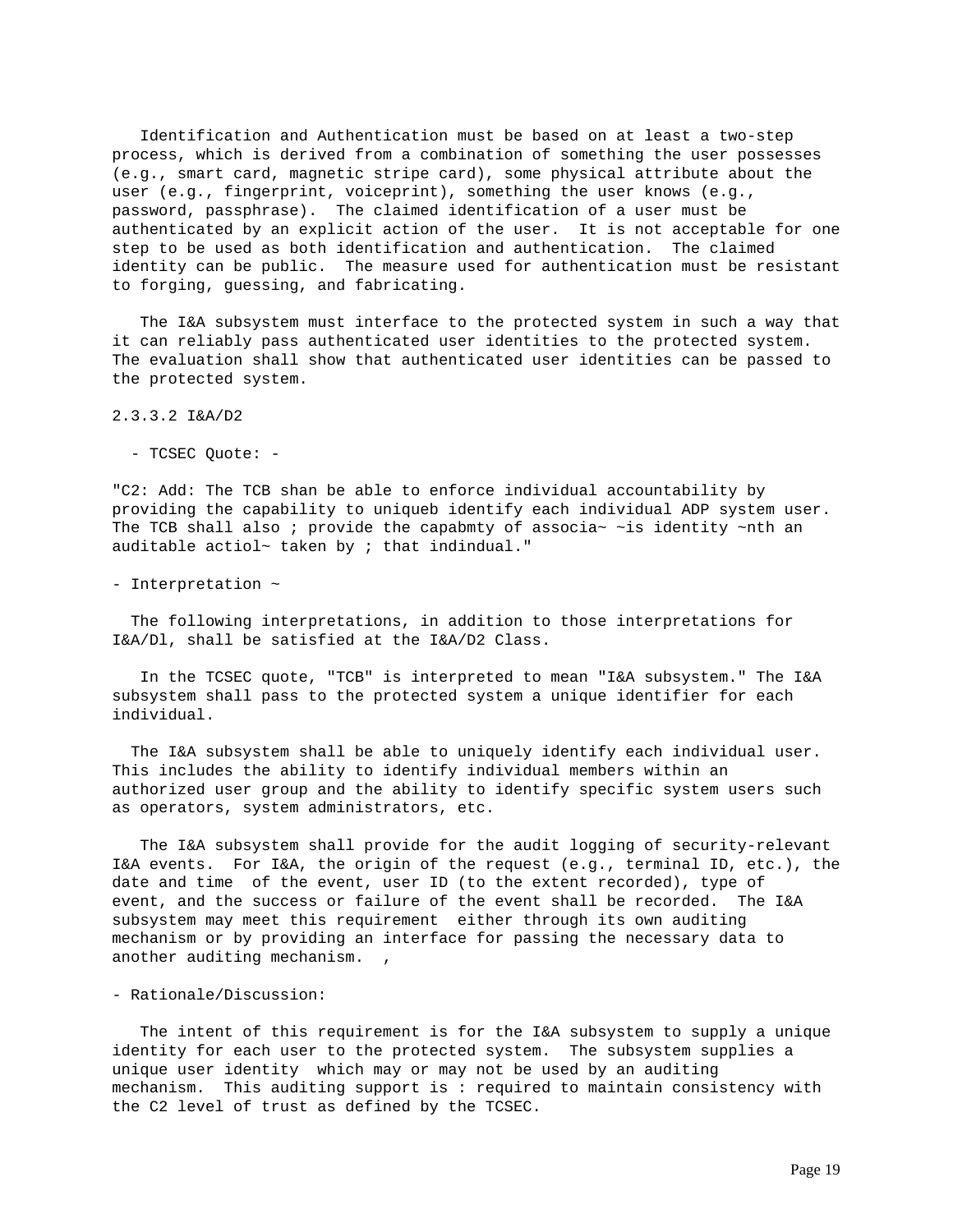2.3.4 Assurance Requirements for I&A Subsystems

 I&A subsystems must comply with all of the assurance requirements listed below for their given class. The interpretations for these assurance requirements to I&A subsystems are contained in Section 3.

Subsystems at the I&A/Dl class shall comply with:

- System Architecture (Dl)
- System Integrity (Dl)
- Security Testing (Dl) .

Subsystems at the I&A/D2 class shall comply with:

- System Architecture (D2)
- System Integrity (D2)
- Security Testing(D2)

2.3.5 Documentation Requirements for I&A Subsystems

 I&A subsystems must meet the documentation requirements listed below for their target rating class. The interpretations for these documentation requirements are contained in Section 4.

Subsystems at the I&A/Dl class shall comply with:

- Security Features User's Guide (Dl)
- Trusted Facility Manual (Dl)
- Test Documentation (Dl)
- Design Documentation (Dl)

Subsystems at the I&A/D2 class shall comply with:

- Security Features User's Guide (D2)
- Trusted Facility Manual (D2)
- Test Documentation (D2)
- Design Documentation (D2)

## 2.4 AUDlT SUBSYSTEMS

2.4.1 Global Description of Subsystem Features

## 2.4.1.1 Purpose

 Accountability is partly achieved through auditing. That is, data from security- relevant events is captured and passed to the audit mechanism to be recorded for use in detecting possible security breaches and providing a trace to the party responsible.

2.4.1.2 Role Within Complete Security System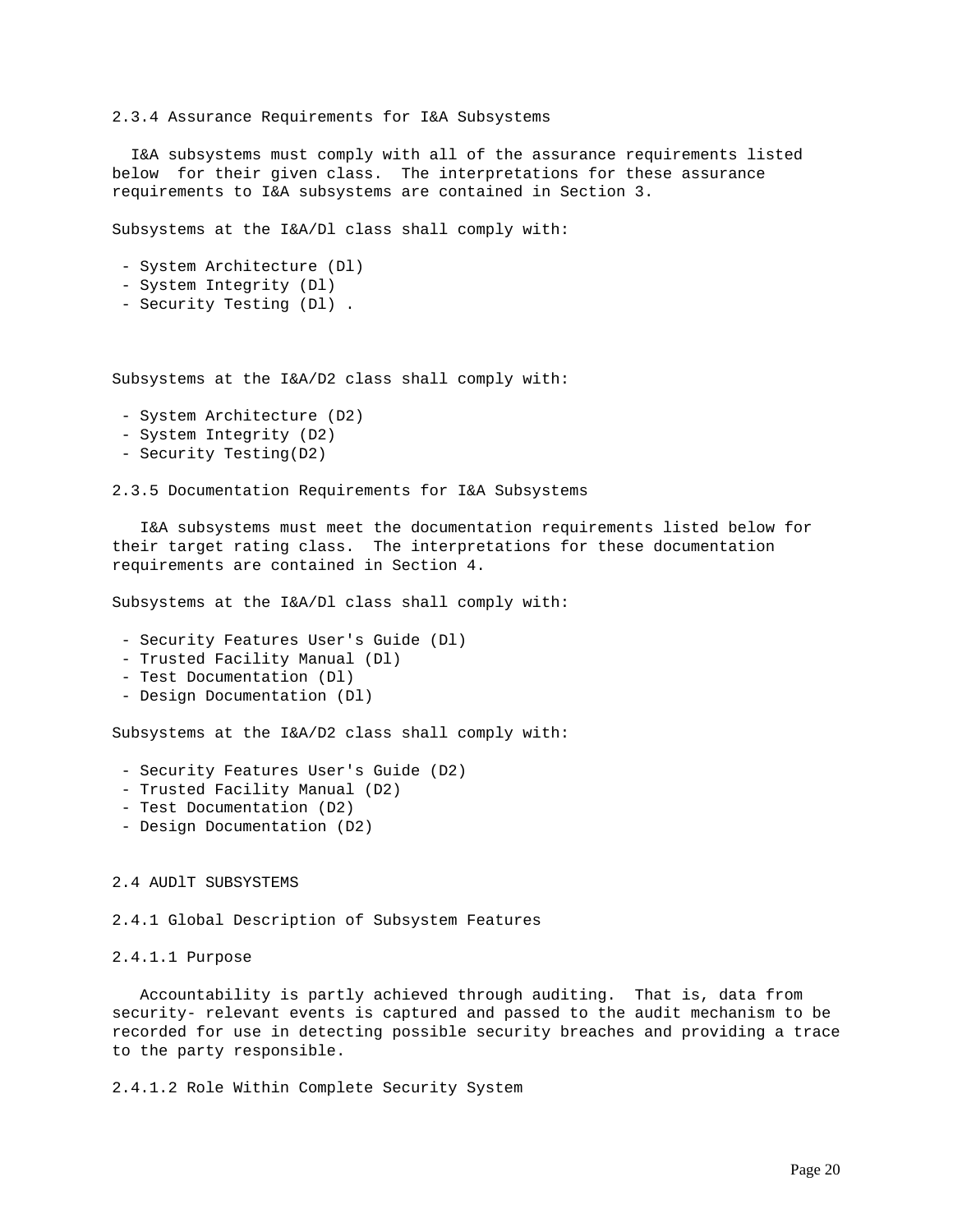The requirement is to be able to record security-relevant events in a manner that will allow detection and/or after-the-fact investigations to trace security violations to the responsible party.

 An auditing subsystem must be capable of recording all security-relevant actions that take place throughout the computer system. To accomplish this goal, it must integrate itself into the mechanisms that mediate access and perform user identification and authentication, and capture data about the events they control. Additionally, an audit subsystem must be interfaced with the protected system in such a way that it is tamperproof and always invoked.

 The auditing subsystem must be provided all of the necessary data associated with actions as specified in Section 2.4.3. The necessary data includes the unique identity of the user that is responsible for each action. This implies that an auditing subsystem must be augmented by an identification and authentication mechanism either within the subsystem itself or elsewhere on the system.

## 2.4.2 Evaluation of Auditing Subsystems

 Subsystems which are designed to implement audit data collection and control functions for a host must comply with all of the TCSEC requirements as outlined below for features, assurances and documentatioi. Compliance with these features will assure that the subsystem, through its integration, can detect or generate the relevant audit data or can record all relevant audit data passed to it by the host or other subsystems.

 As a part of the evaluation, the subsystem vendor shall set up the subsystem in a typical functional configuration for security testing. This will show that the subsystem interfaces correctly with the protected system to meet all of the feature requirements in this section and all of the assurance and documentation requirements in Sections 3 and 4. It will also show that the subsystem can be integrated into a larger system environrnent.

 The interpretations for applying the feature requirements to auditing subsystems are explained in the subsequent interpretations sections. The application of the assurance requirements and documentation requirements is explained in Sections 3 and 4, respectively.

## 2.4.3 Feature Requirements For Auditing Subsystems

## 2.4.3.1 AUD/D2

#### - TCSEC Quote:

 "C2: New: The TCB shan be able to create, maintain, and protect from modification or unauthorized access or destruction an audit trail of accesses to the objects it protects. The audit data shan be protected by the TCB so that read access to it is limited to those who are authorized for audit data. The TCB shall be able to record the following types of events: use of identification and authentication mechanisms introduction of objects into a user's address space (e.g., file open, program ~. initiation), deletion of objects, actions taken by computer operators and system administrators and/or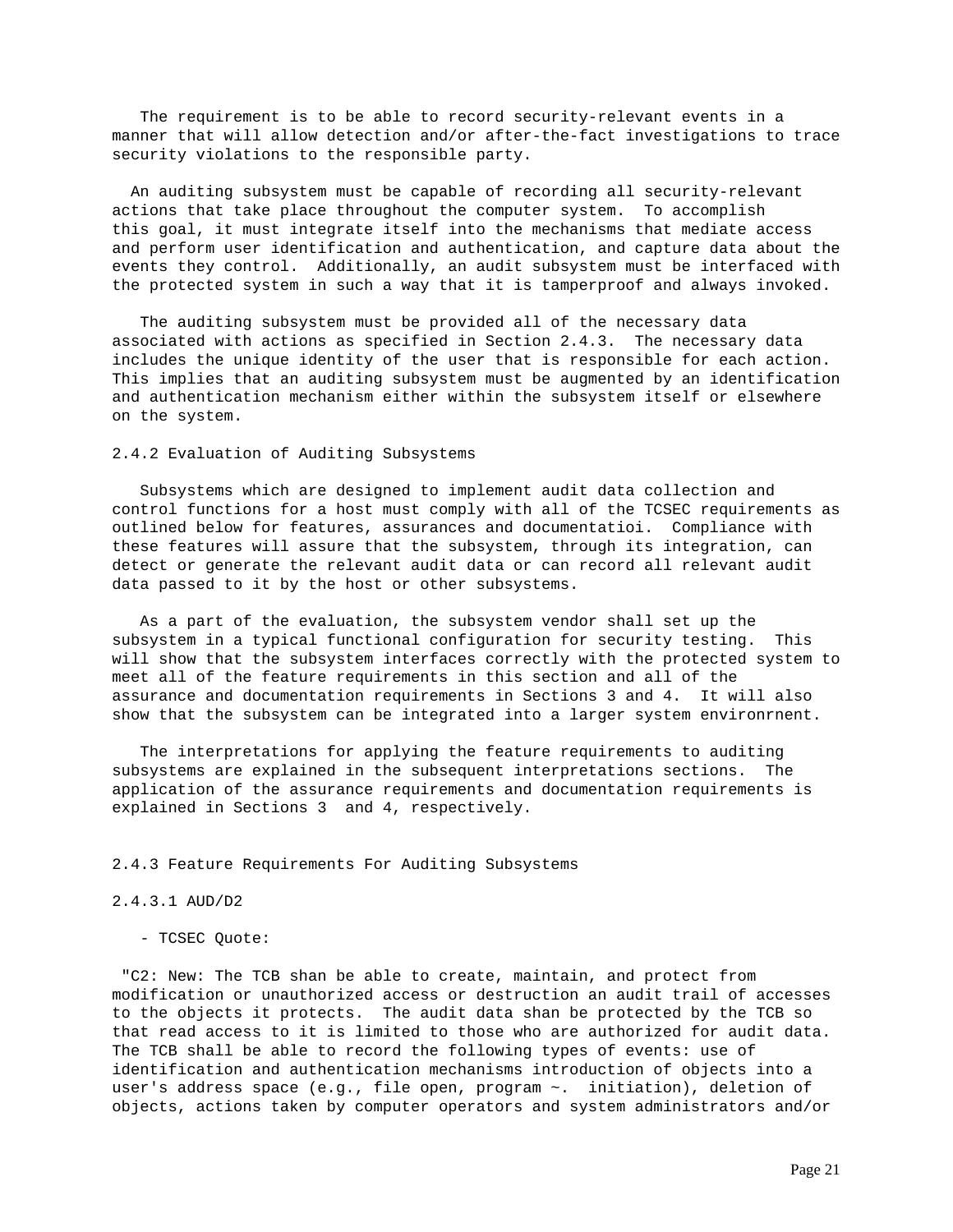system security officers, and other security relevant events. For each recorded event, the audit record shall identify: date and time of the event,  $\sim$ user, type of event, and success or failure of the event. For identincation/authentication events the origin of request (e.g., terminal ID) shan be - included in the audit record. For events that introduce an object into a user's address space and for object deletion events the audit record shall include the name of the object. rne ADP system administrator shall be able to selectively audit the actions of any one or more users based on individual identity."

#### - Interpretations:

 The following subsections provide interpretations of the TCSEC requirements which shall be satisfied by auditing subsystems at AUD/D2.

~

#### 2.4.3.1.1 Creation and management of audit trail

 The auditing subsystem shall create and manage the audit trail of security-relevant " events in the system. If the other portions of the system are unable to capture data about such events, the auditing subsystem shall contain the necessary interfaces into the system to perform this function. Alternatively, the auditing subsystem might simply accept and store data about events if the other portions of the system are capable of creating such data and passing them on.

#### - Rationale/Discussion:

 To meet this requirement, it is sufficient that the audit subsystem provides a set of calls which permit the system to supply the needed data as parameters that the audit subsystem puts into a data structure and routes to audit storage (or transmits securely to an audit logger).

## 2.4.3.1.2 Protection of audit data

 It shall be demonstrated that the audit data is protected from unauthorized modification. This protection will be provided either by the subsystem itself or by its integration with the protected system.

## - Rationale/Discussion:

 The auditing subsystem might store the audit data in a dedicated data storage area that cannot be accessed by any subject on the system except the auditing subsystem itself and the system security officer (or system administrator through the auditing subsystem. Or, if the protected system has adequate access control facilities, the audit data might be stored on the protected system, using its access control mechanisms for protection.

## 2.4.3.1.3 Access control to audit

 The audit mechanism, auditing parameters, and the audit data storage media shall be protected to ensure access is allowed only to authorized individuals. Individuals who are authorized to access the audit data shall be able to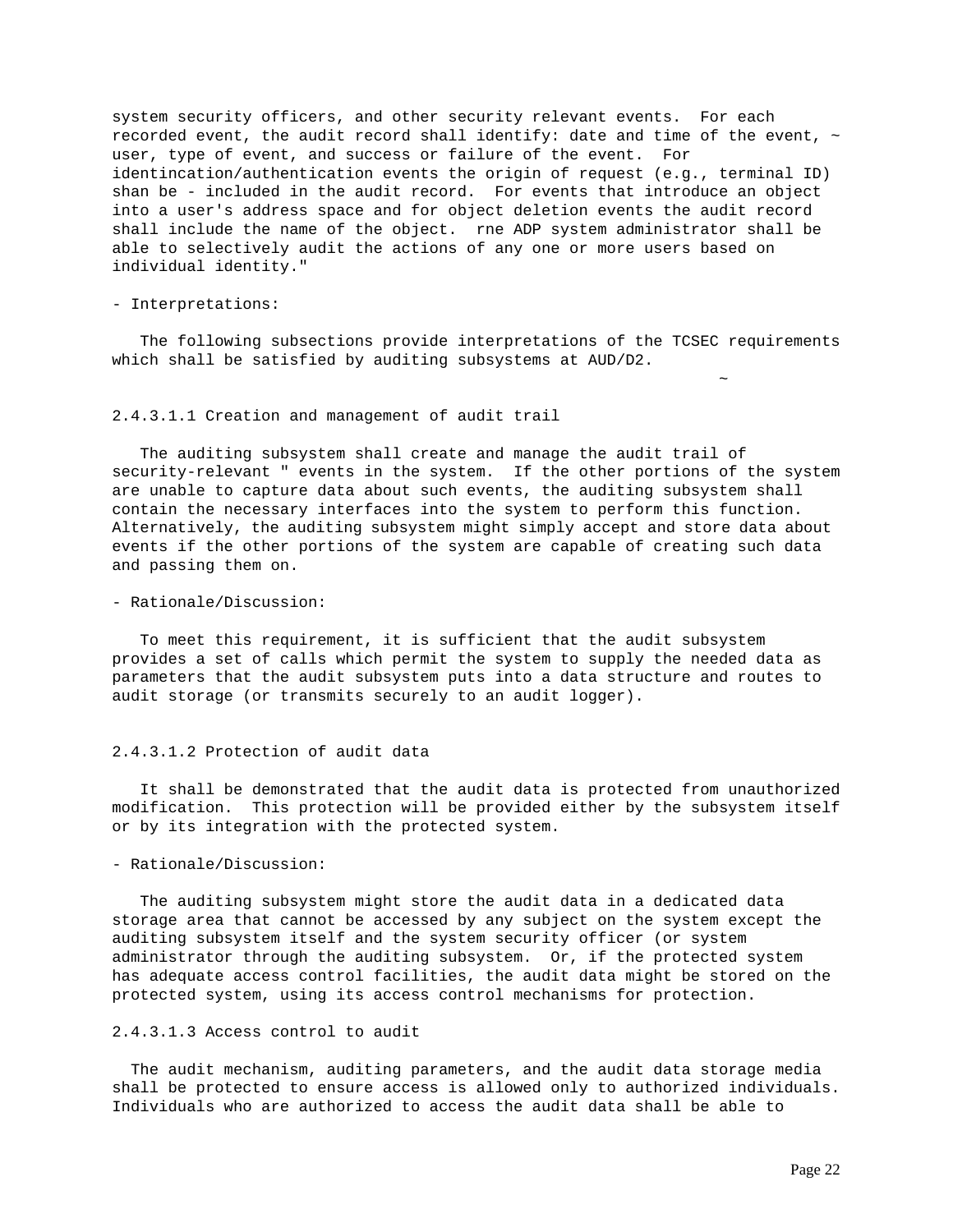gain access only through the auditing subsystem.

- Rationale/Discussion:

~

 This interpretation assumes that discretionary access controls or physical controls will be in place to keep unauthorized individuals from gaining access to the audit data.

2.4.3.1.4 Specific types of events

 Data about all security relevant events must be recorded. The other portions of the system shall be able to pass data concerning these events to the auditing subsystem, or the auditing subsystem shall have the necessary code integrated into the other portions of the system to pass the data to the collection point.

#### 2.4.3.1.5 Specific infolmation per event

All of the specific information enumerated in the TCSEC quote shall be captured for each recorded event. Of particular concern, is the recording of the user identity with each recorded event.

-Rationale/Discussion:

 This implies that the audit subsystem must be able to acquire user identities from an I&A mechanism, which may be provided on the audit subsystem itself, on the protected system, or in a separate I&A subsystem. Whichever is the case, the evaluation shall show that the audit subsystem has a working interface to an I&A mechanism.

## 2.4.3.1.6 Ability to selectively audit individuals

 The auditing subsystem shall have the ability to perform selection of audit data based on individual users.

- Rationale/Discussion:

 This requirement can be satisfied by pre-selection of the information to be recorded in the audit log (selective logging) and/or by post-selection of information to be extracted from the audit log (selective reduction). The reduction of the audit log must be able to show all of the security-relevant actions performed by any specified individual. The intent of selective logging is to reduce the volume of audit data to be recorded by only recording audit data for those specific individuals that the systcm security officer (or system administrator) specifies. The intent of selective reduction is to reduce the large volume of audit data into a collection of intelligible information which can be more efficiently used by the system administrator.

2.4.3.2 AUD/D3

-TCSEC Quote:

"B3: Add: The TCB shal~ contain a mechanism that is able to monitor the occurrence or accumulation of security auditable events that may indicate an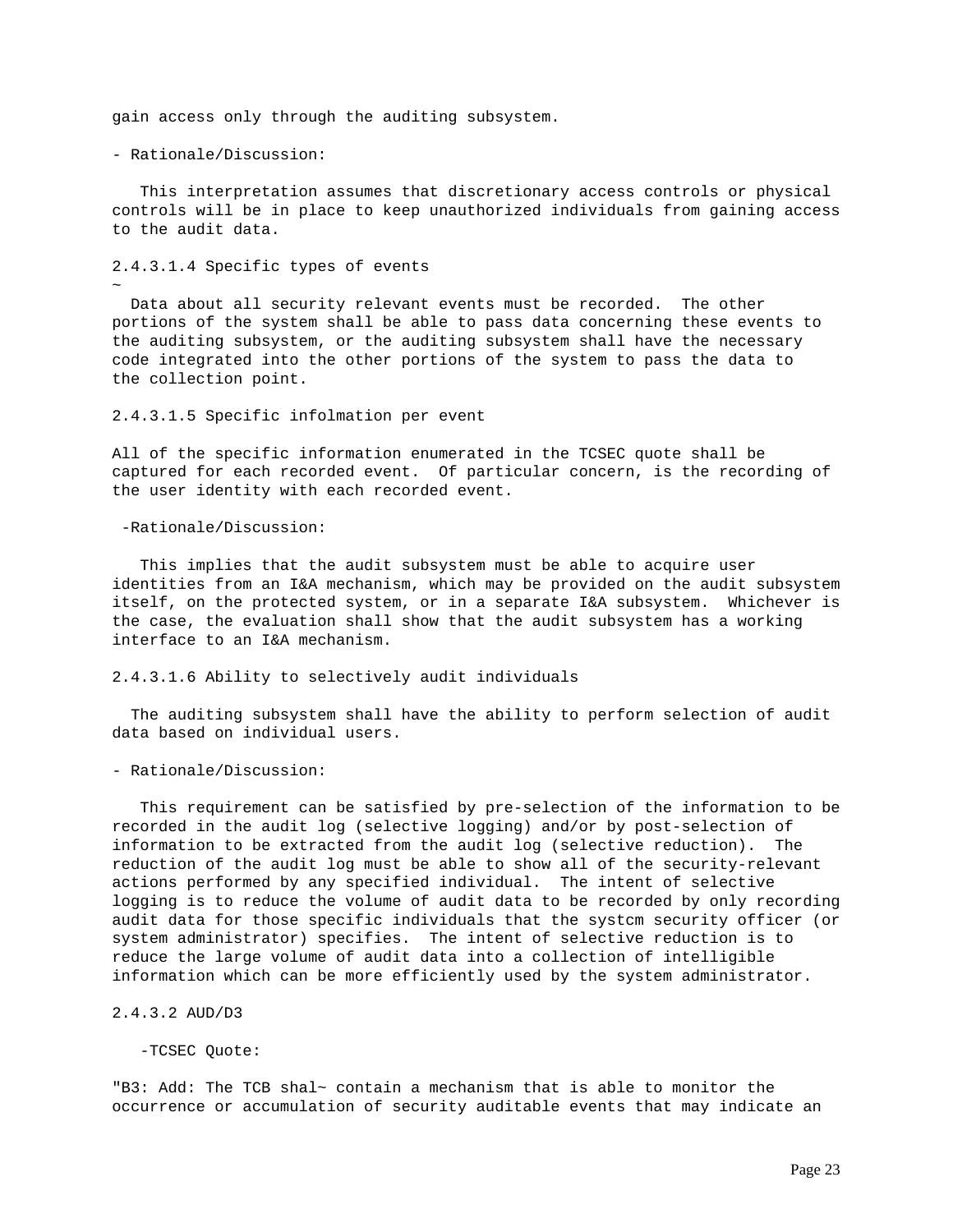imminent violation of security policy. This mechanism shall be able to immediately notify the security administrator when thresholds are exceeded and, if the occurrence or accumulation of these securib relevant events continues, the system shall take the least disruptive action to terminate the event."

- Interpretation: The following interpretation, in addition to the interpretation and requirement for AUD/D2, shall be satisfied for the AUD/D3 class.

## 2.4.3.2.1 Real-time alarms

 The auditing subsystem shall provide the capability for the security administrator to set thresholds for certain auditable events. Furthermore, when the thresholds are exceeded, the audit subsystem shall immediately notify the security administrator of an imminent security violation.

2.4.4 Assurance Requirements for Auditing Subsystems

 Audit subsystems, whether being evaluated at AUD/D2 or AUD/D3, must comply with the assurance requirements listed below for the D2 class. The interpretations for these assurance requirements are contained in Section 3.

```
- System Architecture (D2)
- System Integrity (D2)
- Security Testing (D2)
```
2.4.5 Documentation Requirements for Auditing Subsystems

 Audit subsystems, whether being evaluated at AUD/D2 or AUD/D3, must meet the documentation requirements listed below for the D2 class. The interpretations for these documentation requirements are contained in Section 4.

- Security Features User's Guide (D2)
- Trusted Facility Manual (D2)
- Test Documentation (D2)
- Design Documentation (D2)

## 3. ASSURANCE REQUIREMENTS

 Rated subsystems must provide correct and accurate operations. Assurance must be provided that correct implementation and operation of the subsystem's function exist throughout the subsystem's life cycle. The objective in applying these assurance requirements is to develop confidence that the subsystem has been implemented correctly and that it is protected from tampering and circumvention.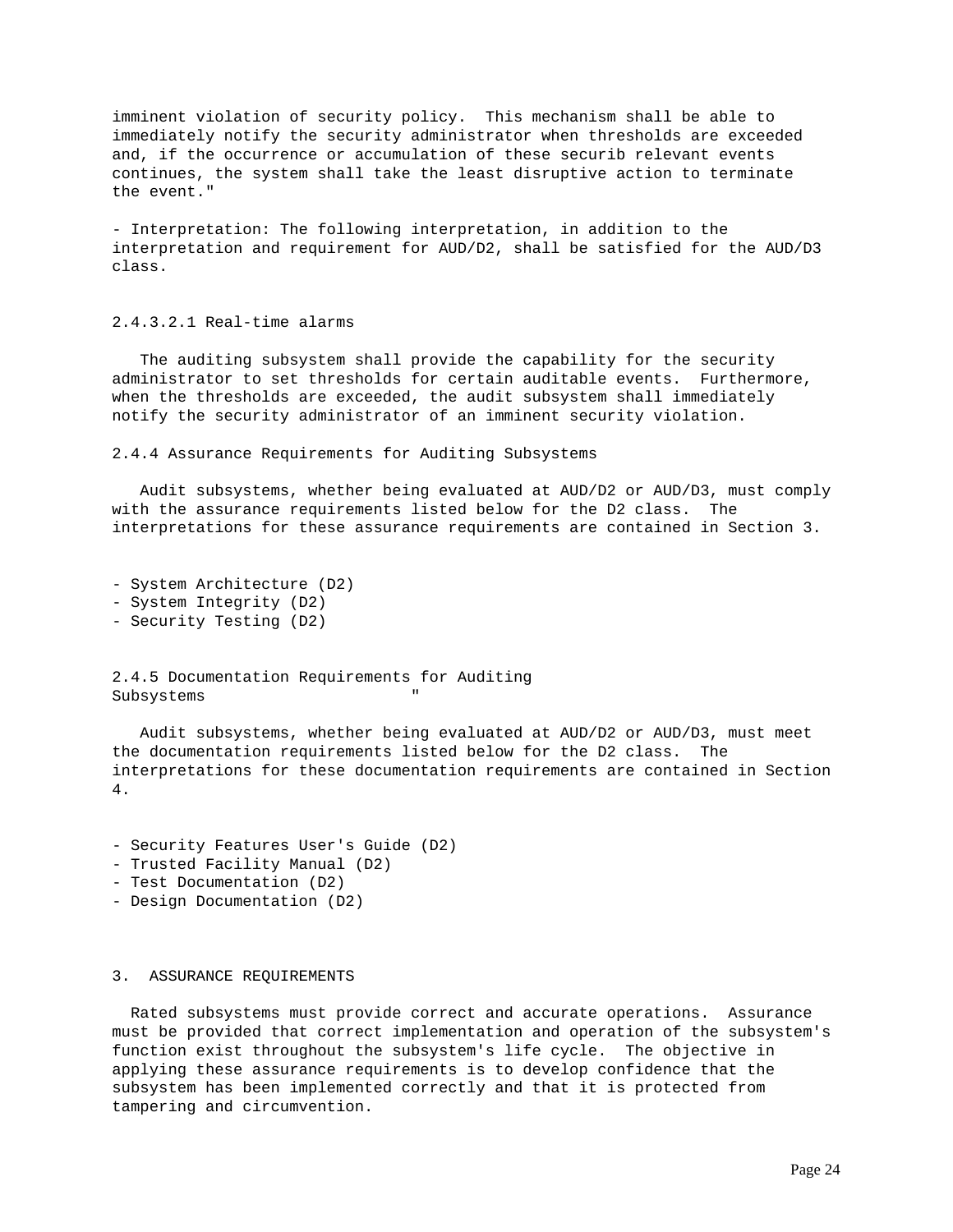The requirement is that the subsystem must contain hardware/software mechanisms that can be independently evaluated through a combination of inspection and testing to provide sufficient assurance that the subsystem features enforce or support the functions for which the subsystem is intended. To receive a rating, a subsystem must meet the assurance requirements at the same level of trust as it has I met the requirements for functionality. The assurances must be applied to the different types of subsystems as described in the previous sections.

#### 3.1 SUBSYSTEM ARCHITECTURE

 Subsystem architecture evaluation is designed to provide operational assurances with regard to the design and implementation of the protection mechanisms of the subsystem and its interfaces to the host/host TCB.

## 3.1.1 Arch:D1

-TCSEC Quote:

"Cl: New: The TCB shall maintain a domain for its own execution that protects it from external interference or tampering (e.g., by modification of its code or data structures). Resources controned by the TCB may be a defined subset of the subjects and objects in the ADP system."

# - Interpretation:

 This requirement applies to all subsystems evaluated at all classes, regardless of the function(s) they perform. There are two specific elements of this requirement: Execution Domain Protection and Defined Subsets.

#### 3.1.1.1 Execution Domain Protection

 Protection of the subsystem's mechanism and data from external interference or tampering must be provided. The code and data of the subsystem may be protected' through physical protection (e.g., by the subsystem's dedicated hardware base) or by logical isolation (e.g., using the protected system's domain mechanism).

## - Rationale and Discussion:

 The subsystem may be contained entirely on its own hardware base which must protect the operational elements of the mechanisms. Alternatively, all or a portion of the subsystem may be implemented on the hardware of the host, in which case the host system's architecture must protect this portion from external interference or tampering.

### 3.1.1.2 Defined Subsets

 I&A subsystems, when used for the system's I&A, define the subset of subjects under the control of the system's TCB.

DAC subsystems may protect a subset of the total collection of objects on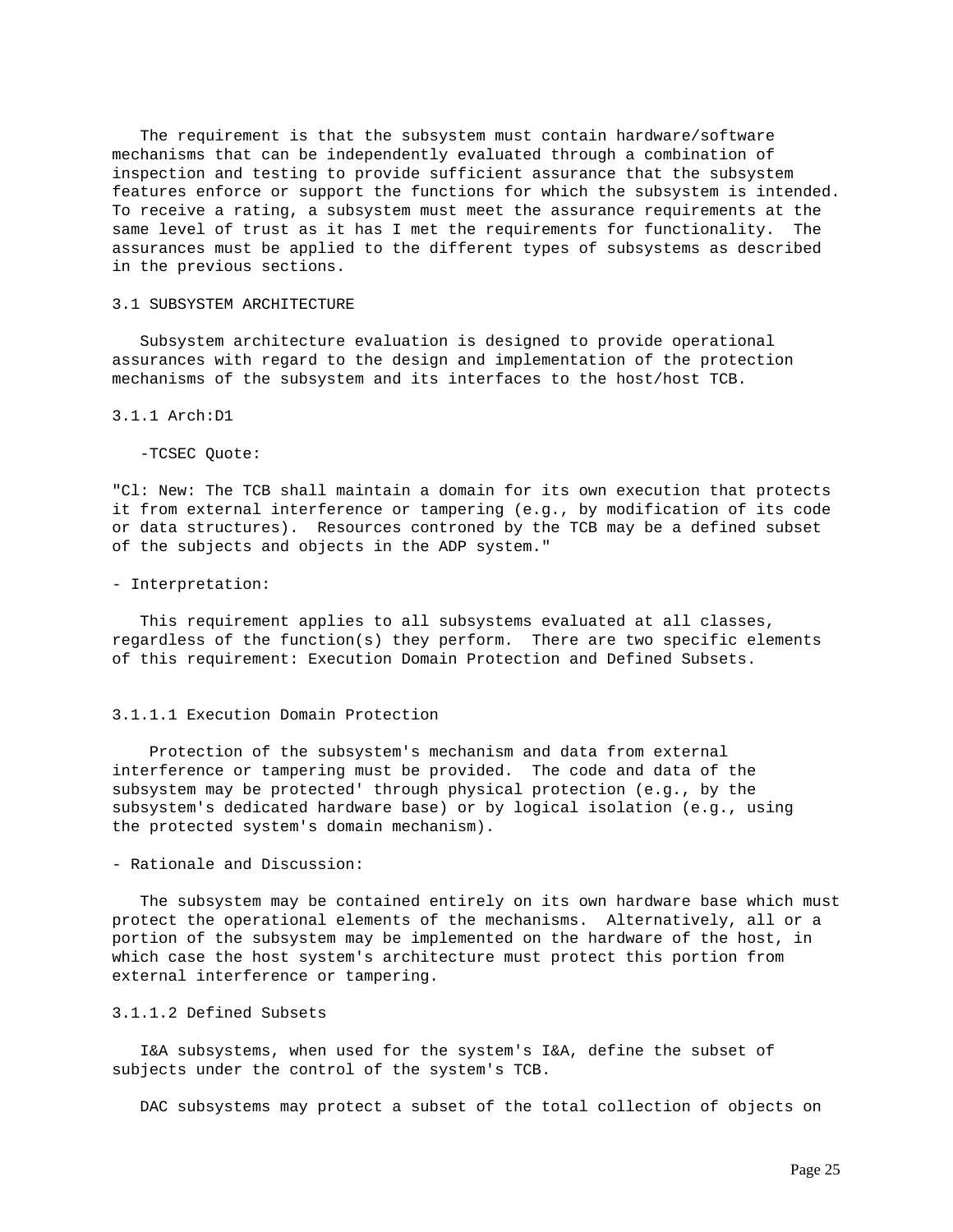the protected system.

3.1.2 Arch:D2

- TCSEC Quotes:

 "C2: Add: The TCB shall isolate the resources to be protected so that they are subject to the access control and auditing requirements."

#### - Interpretation:

In the TCSEC quote, "TCB" is interpreted to mean "subsystem".

 This requirement applies to all subsystems evaluated at the D2 class or the D3 class. The following interpretations explain how this requirement applies to specific functions performed by subsystems.

- Interpretation for DAC Subsystems:

 All named objects which are in the defined subset of protected objects shall be isolated such that the DAC subsystem mediates all access to those objects.

- Interpretation for Auditing Subsystems:

 The system's architecture shall ensure that the auditing mechanism cannot be bypassed by any subjects accessing those objects under the system's control.

## -Interpretation for Object Reuse Subsystems

 The notion of subsetting objects is not applicable to object reuse subsystems. Object reuse subsystems shall perform their function for all storage objects on the protected system that are accessible to users.

- Interpretation for I&A Subsystems:

 This requirement applies to I&A subsystems. Authentication data shall be protected from unauthorized access. Access to the authentication data shall also be recorded in the audit trail.

## 3.2 SUBSYSTEM INTEGRITY

 Subsystem integrity evaluation is designed to provide operational assurances with regard to the correct operation of the protection mechanisms of the subsystem and its interfaces to the protected system.

## 3.2.1 Integity:D1

## -TCSEC Quote

"Cl: New: Hardware and/or software features shan be provided that can be used to periodicany ~aUdate the correct operation of the on site hardware and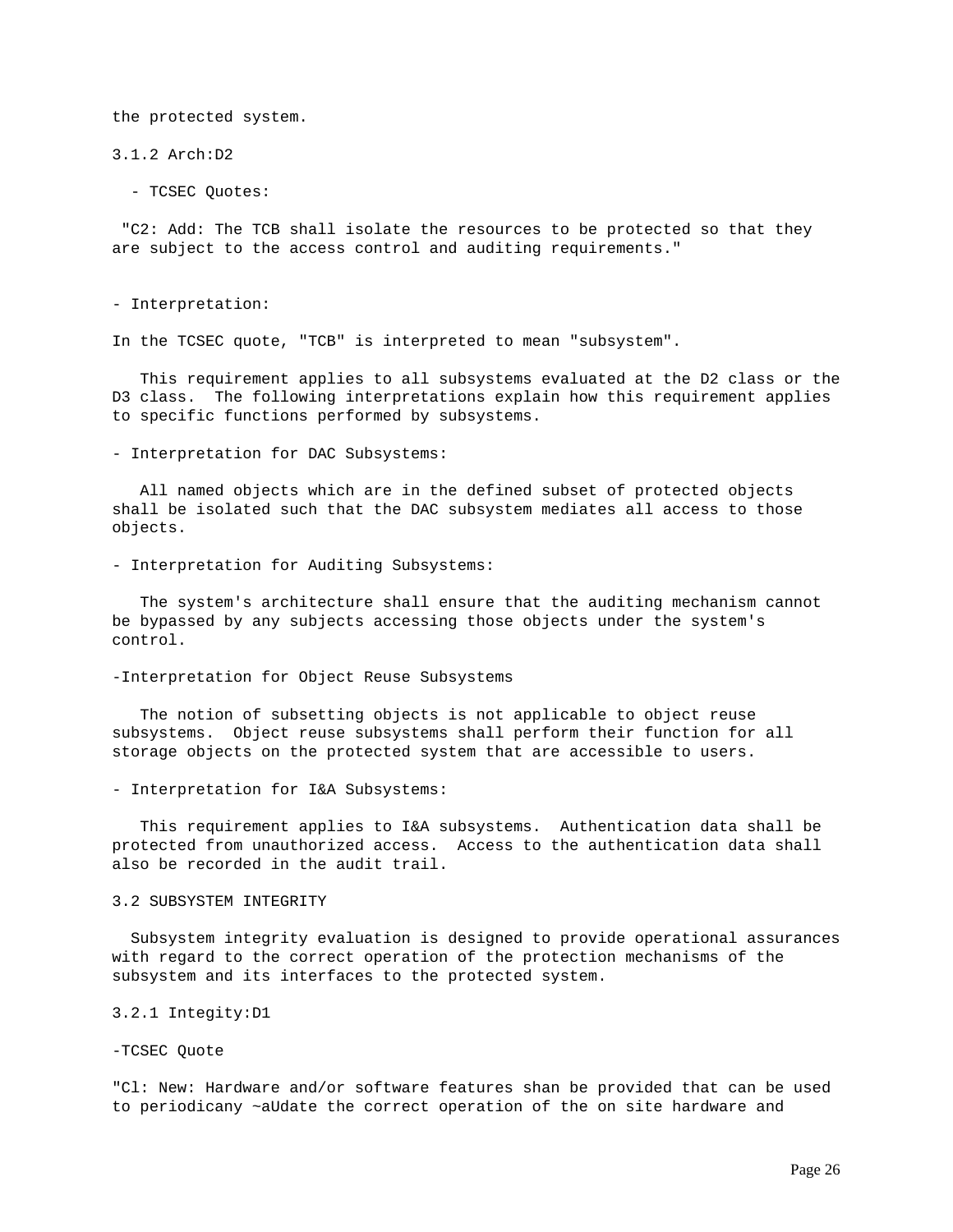firmware elements of the TCB."

- Interpretation:

In the TCSEC quote, "TCB" is interpreted to mean "subsystem".

 This requirement applies to an subsystems evaluated at any class, regardless of the functions they perform.

## - Rationale/Discussion

 The capability must exist to validate the correct operation of all hardware and firrnware elements of the system regardless of whether they reside within the subsystem, the protected system, or other interfacing subsystems. If the hardware and/or firmware elements of the protected system or other interfacing subsystems play an integral role in the protection and/or correct operation of the subsystem, then they must comply with this requirement as though they were part of the subsystem.

#### 3.2.2 Integrity:D2

There are no additional requirements for System Integrity at D2.

## 3.3 SECURITY TESTING

 Testing, as part of the evaluation, is designed to provide life cycle assurances with regard to the integrity of the subsystem. Further, testing provides additional assurances regarding the correct operation of the protection mechanisms of the subsystem and the subsystem's interfaces to the protected system. These mechanisms and their interfaces to the protected system, are termed the Subsystem's Security- Relevant Portion (SRP).

3.3.1 Test:Dl

## - TCSEC Quote:

"Cl: New: The securib mechanisms of the ADP system shan be tested and found to work as claimed in the system documentation. Testing shan be done to assure that there are no ob~ious ways for an unauthorized wer to bypass or otherwise defeat the security protection mechanisms of the TCB. (See the Security Testing Guidelines.) "

#### - Interpretation

 This requirement applies to all subsystems evaluated at any class, regardless of the function(s) they perform. In the TCSEC quote, "TCB" is interpreted to mean subsystem.

 The subsystem's SRP shall be tested and found to work as claimed in the subsystem's documentation. The addition of a subsystem to a protected system shall not cause obvious flaws to the resulting system. \_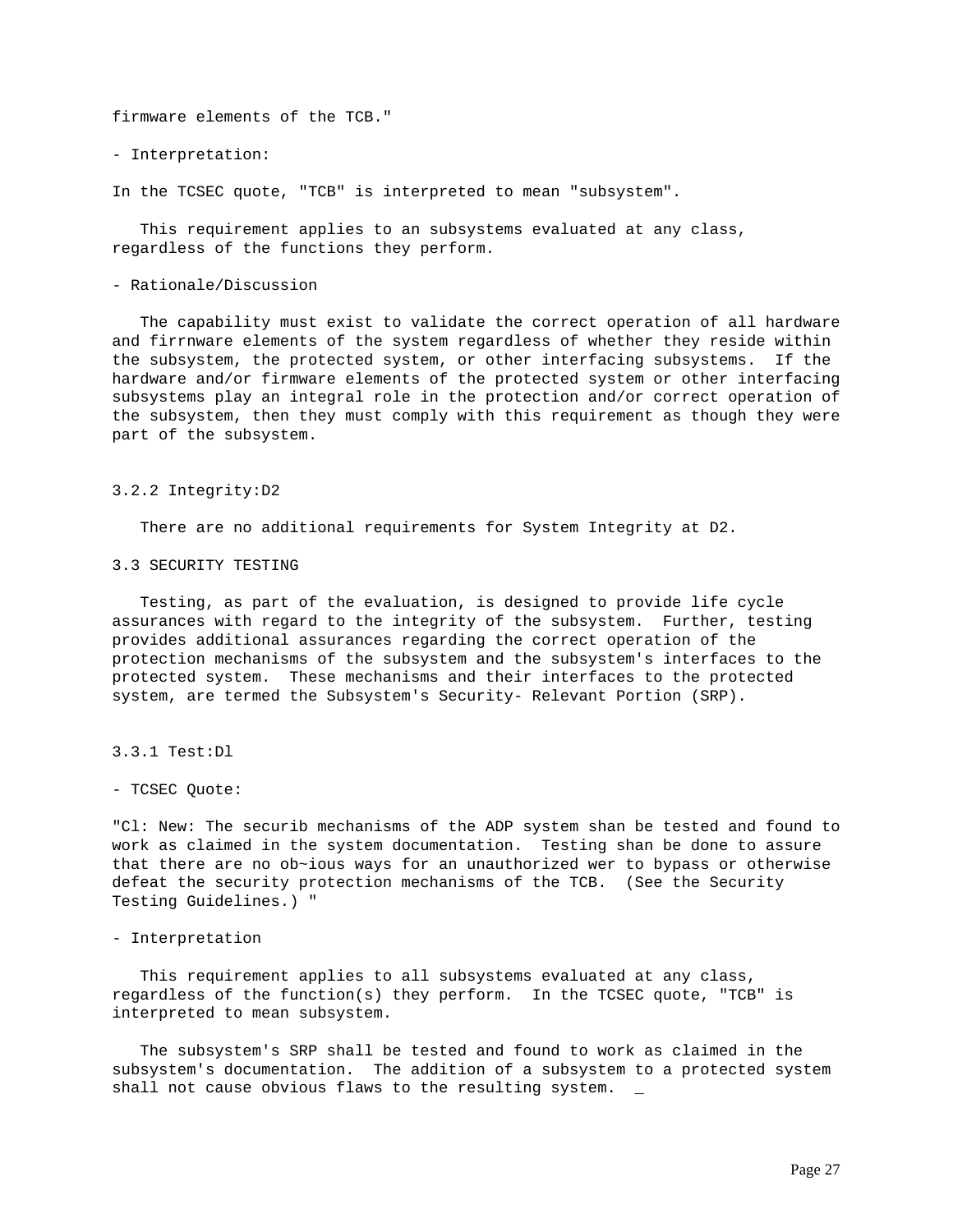Test results shall show that there are no obvious ways for an unauthorized user to bypass or otherwise defeat the subsystem's SRP.

- Rational/Discussion:

 Security testing is a very important part of subsystem evaluations. It is essential that the subsystem be demonstrated to operate securely.

## 3.3.2 Test:D2

- TCSEC Quote:

"C2: Add: Testing shan also include a search for obvious flaws that would anow nolation of resource isolation, or that would permit unauthorized access to the audit or authentication data."

### - Interpretation:

 This requirement applies to the testing of the SRP of any subsystem evaluated at the D2 class or the D3 class.

## - Rationale/Discussion

 The requirement as written in the TCSEC quote is directly applicable. This requirement is to ensure that subsystems at D2 cannot be circumvented or tampered with.

## 4. DOCUMENTATION REQUIREMENTS

 Documentation shan produce evidence that the subsystem can and does provide specified security features. The evaluation will focus on the completeness of this evidence through inspection of documentation structure and content and through a mapping of the documentation to the subsystem's implementation and its operation.

## 4.1 SECURITY FEATURES USER'S GUIDE

4.1.1 SFUG:Dl

- TCSEC Quote:

"Cl: New: A single summaIy, chapter, or manual in user documentation shall describe the protection mechanisms provided by the TCB, guidelines on their use, and how they interact with one another."

### - Interpretation:

 All subsystems shall meet this requirement in that they shall describe the protection mechanisms provided by the subsystem.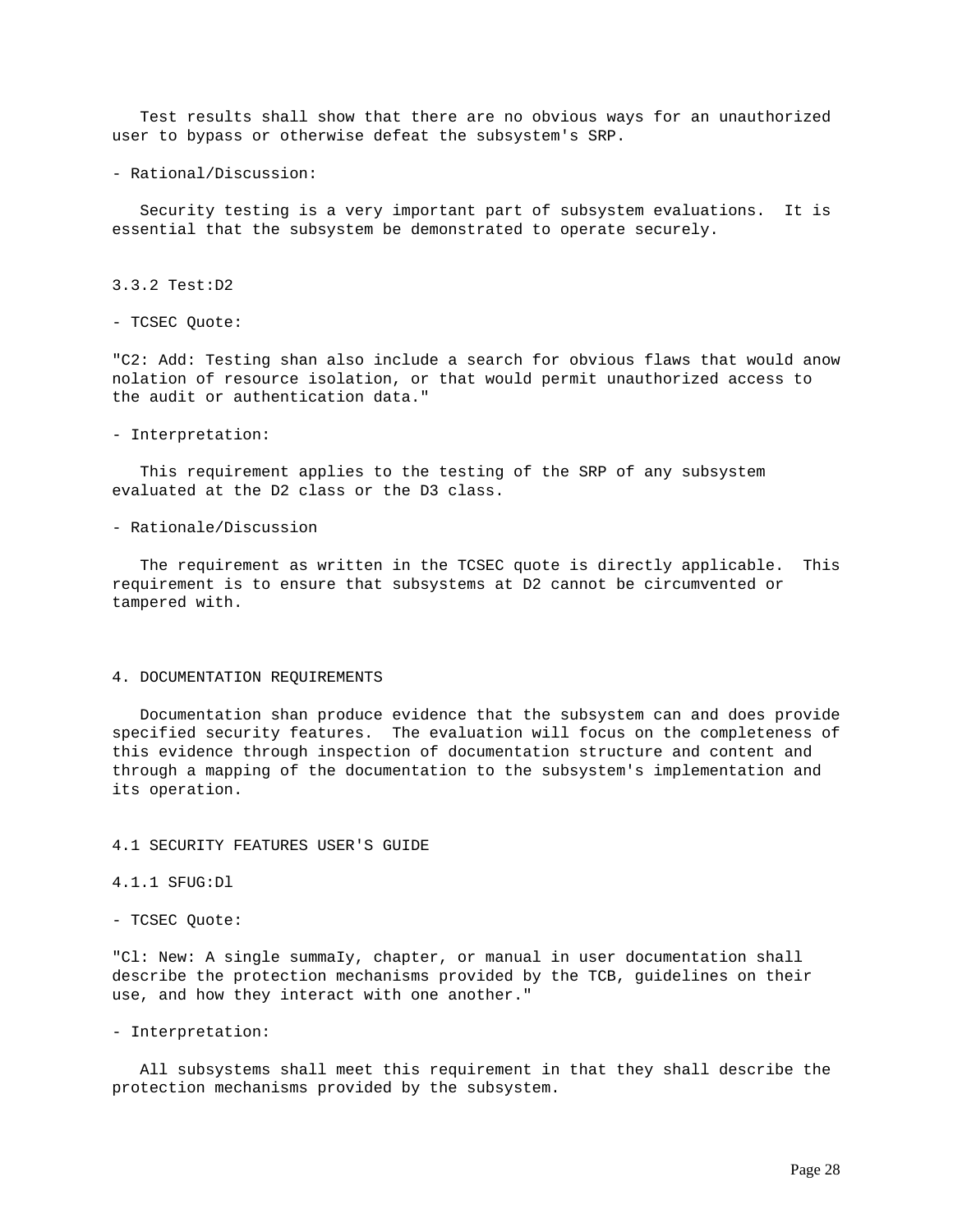#### - Rationale/Discussion:

 It is recognized that some subsystems may be partially or completely transparent to the general user. In such cases, this requirement can be met by documenting the functions the subsystem performs so users will be aware of what the subsystem does. Other subsystems which have a very limited user interface may not need to be accompanied by more than a pocketsize card available to every user. In short, the documentation required to meet this requirement need not be elaborate, but must be clear and comprehenslve.

4.1.2 SFUG:D2

-Interpretation:

There are no additional requirements at the D2 class.

4.2 TRUSTED FACILITY MANUAL

4.2.1 TFM:Dl

- TCSEC Quote :

"Cl: New: A manual addressed to the ADP system admmistrator shan present cautions about functions and prvileges that should be controlled when running a secure facility."

## - Interpretation:

 This requirement applies to all subsystems in that the manual shall present cautions about functions and privileges provided by the subsystem. Further, this manual shall present specific and precise direction for effectively integrating the subsystem into the overall system.

4.2.2 TFM:D2

- TCSEC Quote:

"C2: Add: The procedures for examining and maintaMing the audit files as well as the detailed audit record structure for each type of audit event shall be given."

#### - Interpretation:

 This requirement applies directly to all auditing subsystems and to other subsystems that maintain their own audit data concerning events that happen under their control. For subsystems that create audit data and pass it to an external auditing collection and maintenance facility, the audit record structure shall be documented; however, the procedures for examination and maintenance of audit files may be left to the external auditing facility.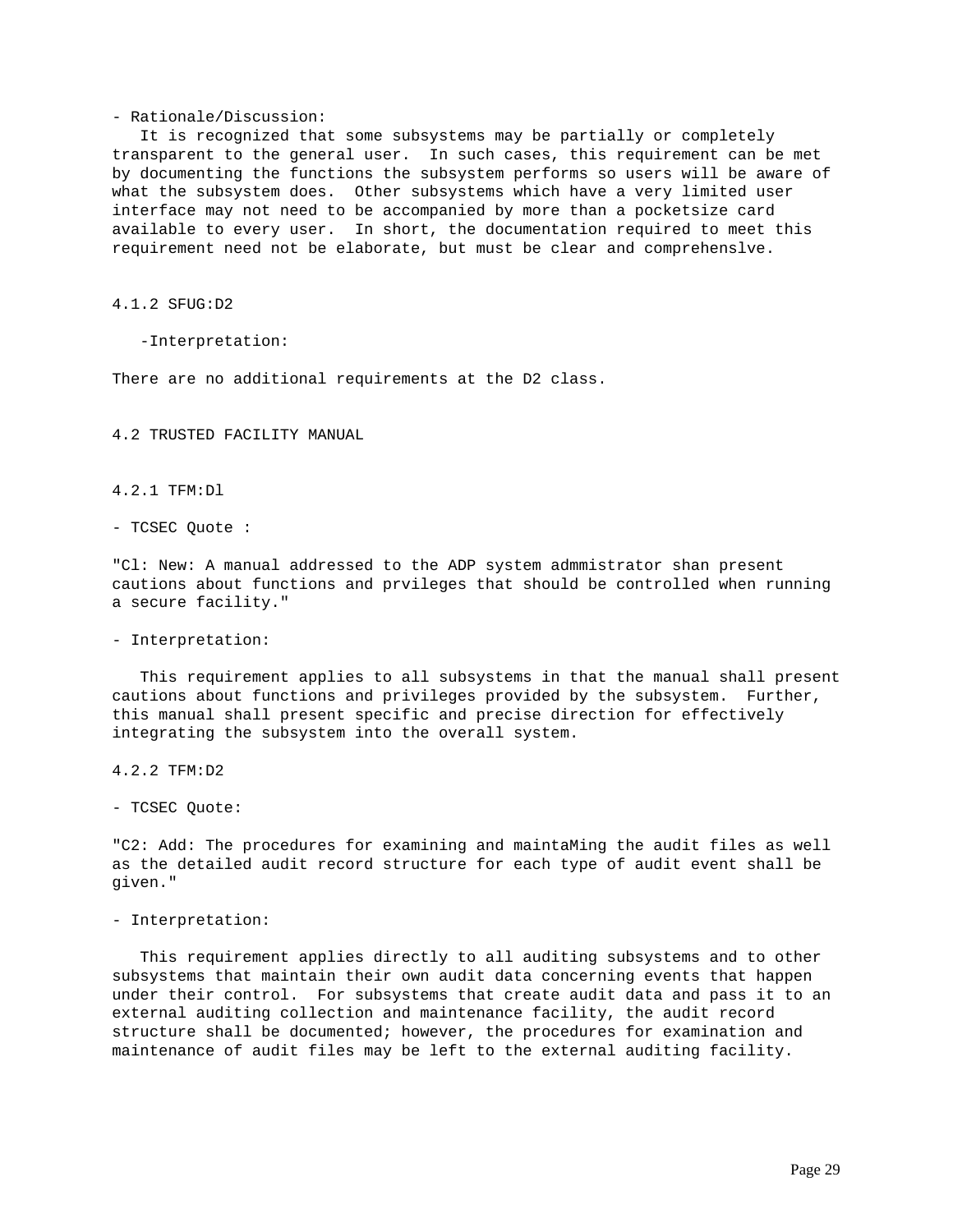4.3 TEST DOCUMENTATION

4.3.1 TD:Dl

- TCSEC Quote:

"Cl: New: The system developer shall provide to the evaluators a document that describes the test plan, test procedures that show how the securib mechanisms were tested, and results of the security mechanisms' functional testing."

- Interpretation:

 The document shall explain the exact configuration used for security testing. All mechanisms supplying the required supporting functions shall be identified. All interfaces between the subsystem being tested, the protected system, and other subsystems shall be described.

4.3.2 TD:D2

-Interpretation

There are no additional requirements at the D2 class.

4.4 DESIGN DOCUMENTATION

4.4.1 DD:Dl

- TCSEC Quote:

"Cl: New: Documentation shall be available that provides a description of the manufacturer's philosophy of protection and an explanation of how this philosophy is translated into the TCB. If the TCB is composed of distinct modules, the interfaces between these modules shall be described.

- Interpretation:

 This requirement applies directly to all subsystems. Specifically, the design documentation shall state what types of threats the subsystem is designed to protect against (e.g., casual browsing, determined attacks, accidents). This documentation shan show how the protection philosophy is translated into the subsystem's SRP. Design documentation shan also specify how the subsystem is to interact with the protected system and other subsystems to provide a complete computer security system. If the SRP is modularized, the interfaces between these modules shall be described.

4.4.2 DD:D2

There are no additional requirements for Design Documentation at the D2 class.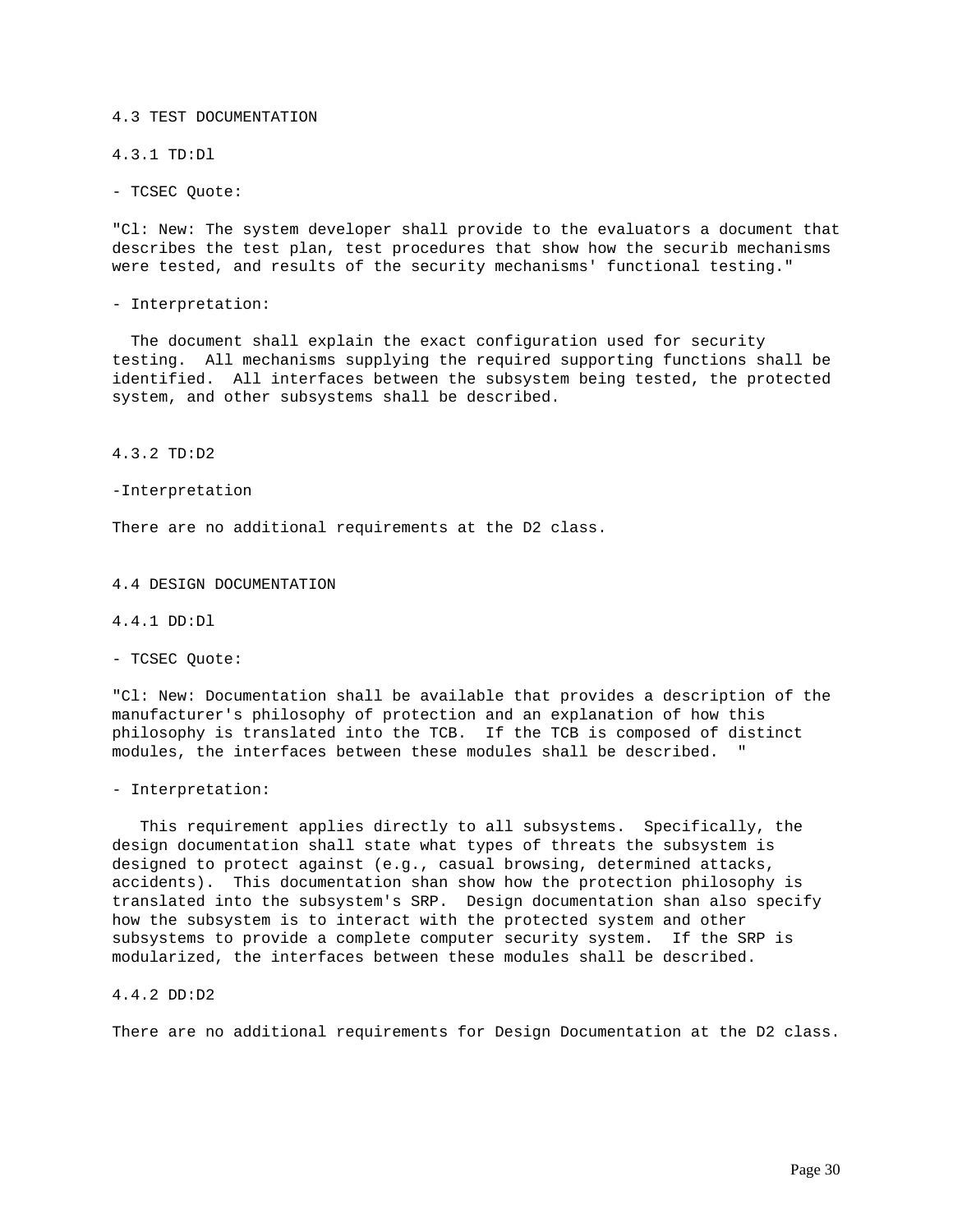#### 5- GLOSSARY

 Accreditation - The offlcial authorization that is granted to an ADP system to process sensitive information in its operational environment, based upon , comprehensive security evaluation of the system's hardware, firmware, and software . security design, configuration and implementation of the other system procedural, administrative, physical, TEMPEST, personnel, and comrnunications controls.

 Audit - The procedure of capturing, storing, maintaining, and managing data concerning security-relevant events that occur on a computer system. The data recorded are intended for use in detecting security violations and tracing thosc violations to the responsible individual.

 Audit trail - A set of records that collectively provide documentary evidence of processing users to aid in tracing from original transactions forward to related records and reports, and/or backwards from records and reports to their component source transactions.

Authenticate - To establish the validity of a claimed identity.

Authorization - Permission which establishes right to access information.

 Certification evaluation - The technical evaluation of a system's security features, made as part of and in support of the approval/accreditation process, that establishes " the extent to which a particular computer system's design and implementation meet a set of specified security requirements.

 Computer security subsystem - Hardware, firmware and/or software which are added to a computer system to enhance the security of the overall system.

 Group user - A user of a computer system whose system identification is the name of a defined group of users on that system.

 Individual user - A user of a computer system whose system identification is unique, in that no other user on that system has that same identification.

 Named object - An object which is directly manipulable at the TCB interface. Thc object must have meaning to more than one process.

 Product evaluation - Thc technical evaluation of a product's security features to determine the level of trust that can be placed in that product as defined by thc NCSC. evaluation criteria for that type of product (e.g., operating system, database management system, computer network, computer security subsystem). Product evaluations do not consider the application of the product in the evaluation.

 Protected system - The system being protected. In the context of computer security subsystems, a stand-alone computer system or a computer network to which a subsystem is attached to pronde some computer security function.

Security Relevant Portion (SRP) - The protection-critical mechanism of the